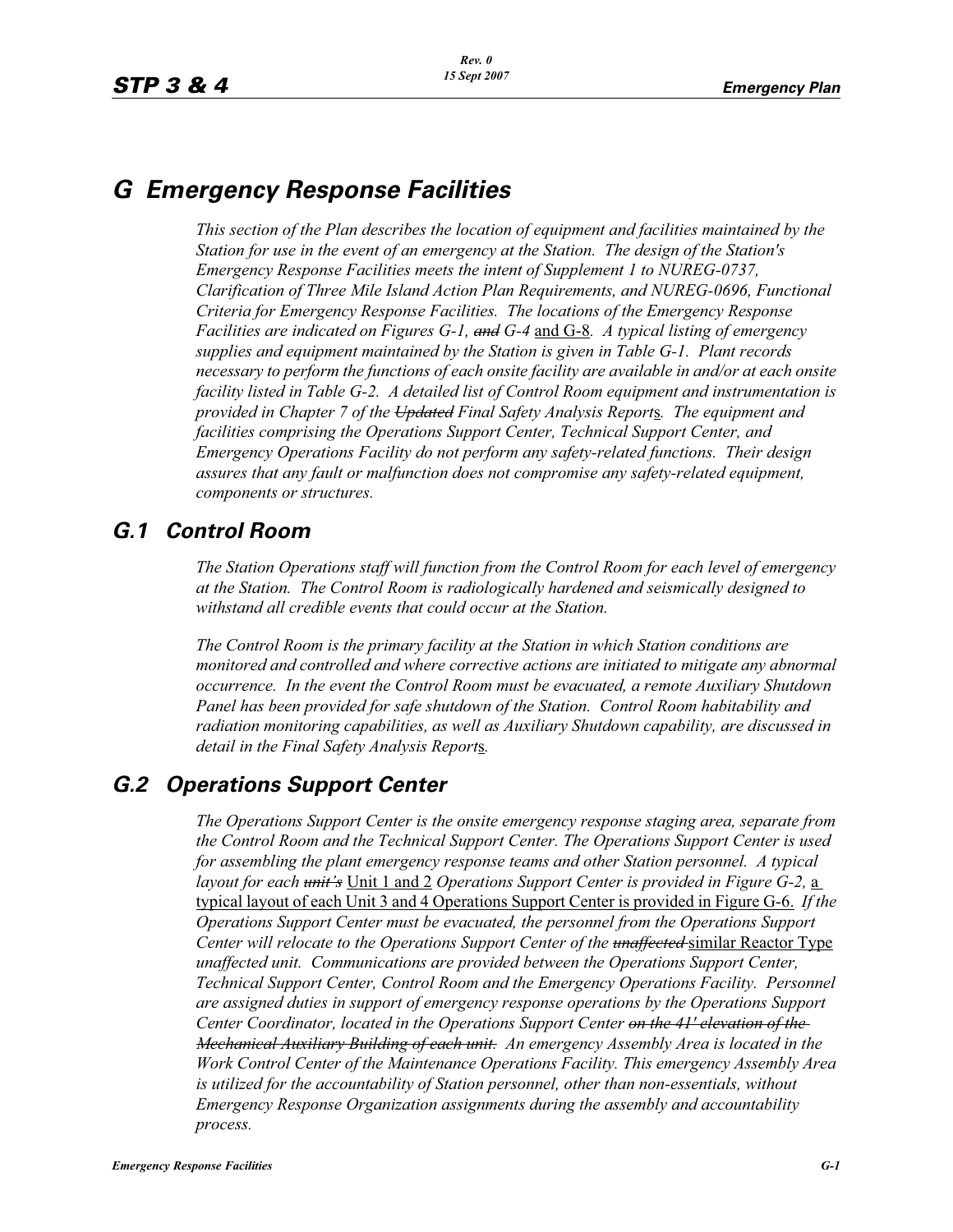*The Operations Support Center is designed to be fully activated within approximately 75 minutes after notification of an Alert, in conjunction with the Technical Support Center. Radiation levels in and around the Operations Support Center are assessed during radiological events.*

## *G.3 Technical Support Center*

*The Technical Support Center is the onsite technical support facility for emergency response. The Station provides one Technical Support Center for each unit. Each* Unit 1 and 2 *facility is*  located on the 72-foot elevation of the respective unit's Electrical Auxiliary Building, Unit 3 and 4 facility is located in the respective unit's Service Building *and is* are *within a two minute walking distance from the units' Control Room as described in the Updated Final Safety Analysis Report*s*. In the event of a site-wide* non-unit specific *emergency, the Unit 1 Technical Support Center will be activated. Otherwise, the Technical Support Center in the affected unit will be activated. These facilities are equipped to enable response personnel to monitor the course of an accident and plan corrective and recovery actions. Personnel access to the activated Technical Support Center is controlled. During periods of activation, the affected Technical Support Center is staffed continuously to provide plant management and technical support to plant operations personnel and to relieve the reactor operators of peripheral duties and communications not directly related to reactor system manipulations. The typical layout of each unit's* Unit 1 and 2 *Technical Support Center is provided in Figure G-3.* The typical layout of each Unit 3 and 4 Technical Support Center is provided in Figure G-7*.*

*Each Technical Support Center is provided sufficient radiological protection and monitoring equipment to assure that radiation exposure to any person working in the activated Technical Support Center will not exceed five (5) rem TEDE or twenty-five (25) rem thyroid CDE during the duration of a declared accident. Should the affected unit's Technical Support Center*  become uninhabitable, the Emergency Response personnel within the Technical Support *Center can relocate to other emergency response facilities and resume their assigned functions.*

*The Heating, Ventilation and Air Conditioning (HVAC) for each Technical Support Center is*  designed to provide a suitable environment during normal and post-accident operation, *including protection from post-accident radiological releases. The Technical Support Center HVAC System will be verified when positioned in the recirculation mode. Each respective Technical Support Center HVAC system is normally powered from a non-class 1E Motor Control Center. Each respective Technical Support Center emergency non-class 1E diesel generator can provide full load capability should power be lost. Each respective Technical Support Center diesel generator has the capability of continuous operation for a minimum of seven days.*

*Radiation monitoring and smoke detection capability, alarms and indications are provided in each respective Technical Support Center. Detection of high airborne levels of radioactive materials causes each respective Technical Support Center HVAC to automatically switch over to activated charcoal filtration. Detection of smoke levels above tolerance causes the system to automatically isolate.*

*Each Technical Support Center is designed to be fully activated within approximately 75 minutes after notification of an Alert, in conjunction with activation of the Operations Support*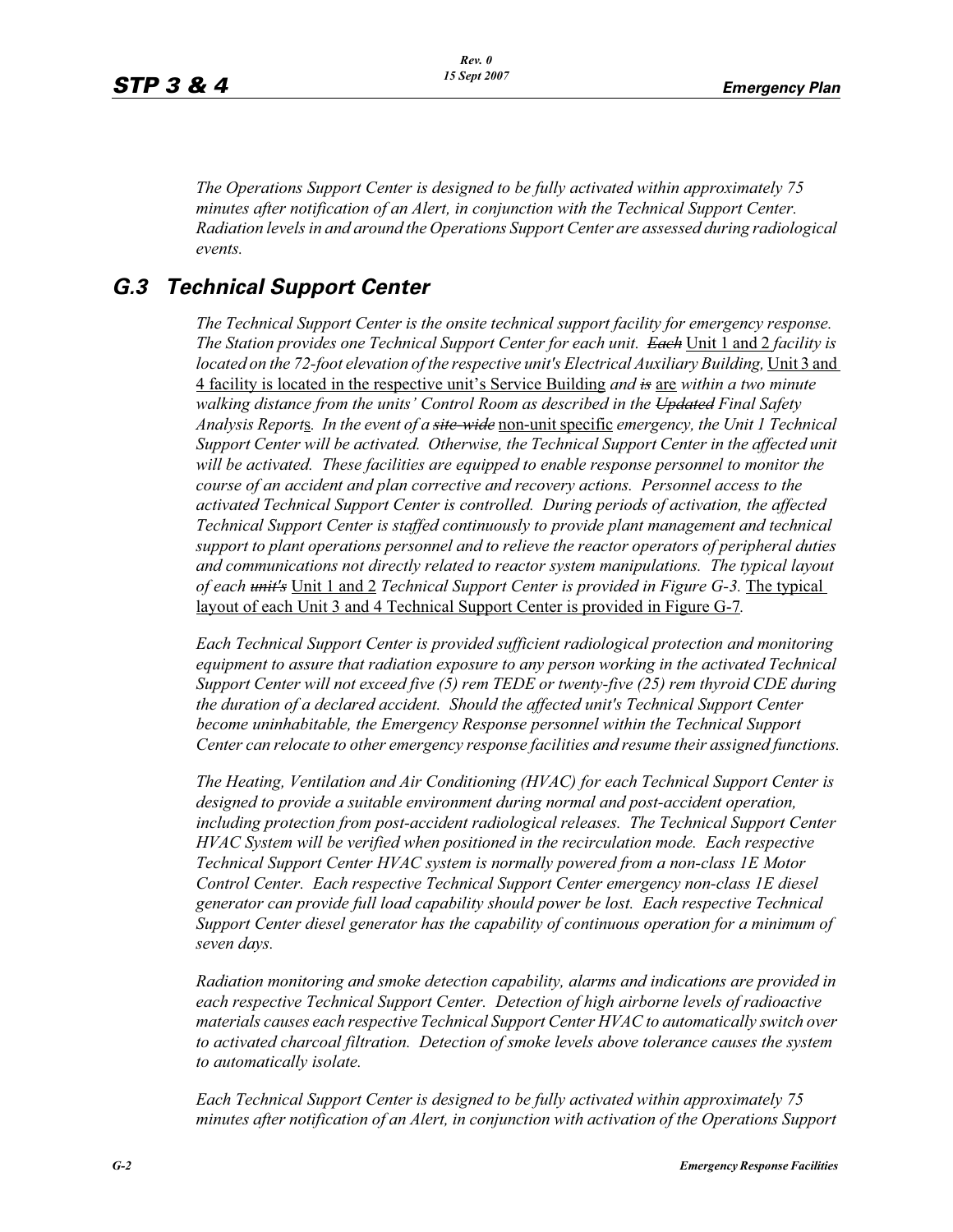*Center. The Technical Support Center may activate simultaneously with activation of the Operations Support Center.*

# *G.4 Emergency Operations Facility*

*The Emergency Operations Facility is located approximately one-half mile East of the center line of Unit One, adjacent and connected to the Nuclear Training Facility. The location of the Emergency Operations Facility and evacuation routes from the Facility are defined on Figure G-4. The floor plan of the Emergency Operations Facility is depicted on Figure G-5. When activated, the Emergency Operations Facility also serves as the primary location for the following typical functions:*

- - *Coordination between Station and non-station organizations, such as the Department of State Health Services;*
- *A coordination center for the preparation and approval of news releases and bulletins for release of information to the media and notifications to offsite agencies;*
- **A** central point for coordinating all Station offsite dose projection and radiological *monitoring activities at the time of the emergency; and*
- - *The primary location for coordinating both technical and non-technical support activities of personnel brought in to assist Station personnel.*

*The Emergency Operations Facility provides for management of overall Station emergency response, coordination of radiological and environmental assessment, determination of recommended offsite protective actions, and coordination of emergency response activities with Federal, State, and County authorities. The Emergency Operations Facility can be fully activated within approximately 75 minutes of declaration of Site Area Emergency or higher. When activated, the Emergency Operations Facility will be staffed by Emergency Response personnel.* 

*A qualified Emergency Operations Facility Director will manage activities in the Emergency Operations Facility.*

*Resources are provided in the Emergency Operations Facility for the acquisition, display, and evaluation of radiological and meteorological data and containment conditions necessary to perform accident assessment and determine protective measures. This equipment and instrumentation is described in Section H of this Plan.*

*The Emergency Operations Facility provides for occupancy by Nuclear Regulatory Commission, Federal Emergency Management Agency, State, County, American Nuclear Insurers, and Station Emergency Response Organization personnel.*

*The Emergency Operations Facility provides sufficient radiological protection and monitoring equipment to assure that radiation exposure to any person working in the Emergency Operations Facility will not exceed five (5) rem TEDE or twenty-five (25) rem thyroid CDE*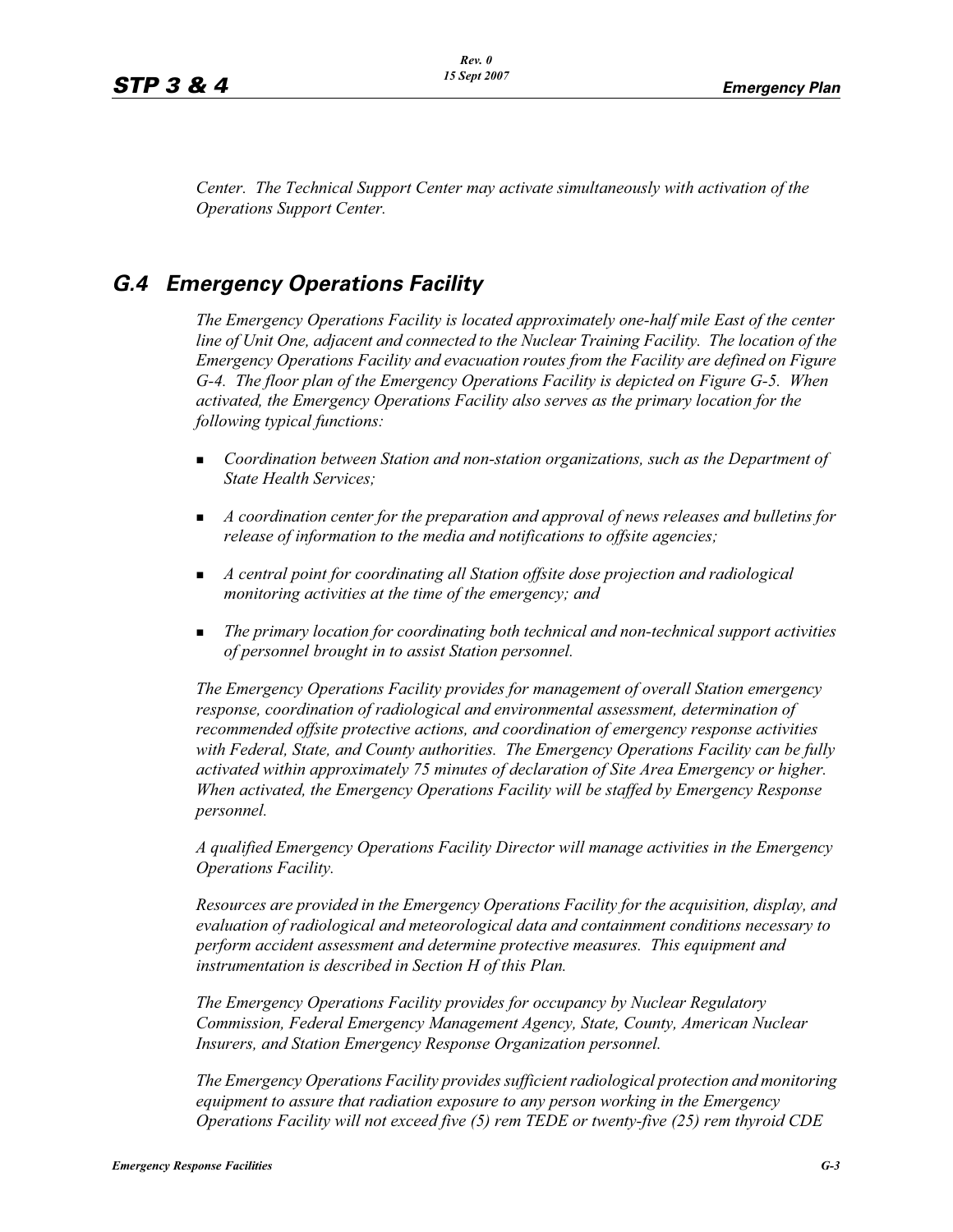*during the duration of a declared emergency. The Emergency Operations Facility design affords a minimum protection factor of five, as defined for attenuation of 0.7 MeV gamma radiation in the Emergency Operations Facility work/operations areas. The Emergency Operations Facility has the capability for decontaminating personnel and providing protective clothing. Should the Emergency Operations Facility become uninhabitable, necessary personnel will move to the Alternate Emergency Operations Facility.*

*The HVAC for the Emergency Operations Facility is designed to provide a suitable environment during normal and post-accident operation, including protection from postaccident radiological releases via a series of enclosed High Efficiency Particulate Air filters. The Emergency Operations Facility HVAC system is normally powered from a non-Class 1E Motor Control Center. The Emergency Operations Facility emergency non-Class 1E diesel generator can provide full load capability for approximately 14 days should power be lost. Radiation monitoring and smoke detection capability, alarms and indications are provided in the Emergency Operations Facility. Detection of high airborne levels of radioactive materials causes an alarm to sound allowing for manual isolation of the HVAC from non-filtered to filtered mode of operation. Detection of smoke levels above tolerance causes an alarm to allow manual isolation of the HVAC system.*

# *G.5 Alternate Emergency Operations Facility*

*The Alternate Emergency Operations Facility is located in Bay City, Texas, 7th and Avenue M, approximately 14 air miles north-northeast of the Station, in the Bay City Service Center. Activation of the Alternate Emergency Operations Facility can be accomplished within four hours. Typical equipment and instrumentation that can be transported to the Alternate Emergency Operations Facility when it is activated includes, but is not limited to, the following:*

- -*Telephone system, radios and other data communication equipment.*
- -*Information displays, including status boards.*
- -*Miscellaneous office supplies and other equipment.*

*The Alternate Emergency Operations Facility contains office spaces of approximately 1000 square feet, and an auditorium space of approximately 4500 square feet.*

*Emergency Response personnel will relocate and activate the Alternate Emergency Operations Facility if the Station Emergency Operations Facility is uninhabitable or inoperable per the direction of the Emergency Operations Facility Director.*

# *G.6 Joint Information Center*

*The Joint Information Center is where South Texas Project Nuclear Operating Company and Co-Owners, State, County and Federal Public Information personnel will coordinate information, issue news bulletins and participate jointly in news briefings. The Joint Information Center is located at the Best Western Matagorda Hotel and Conference Center, located in Bay City on Texas Highway 35 West, approximately 14 air miles north/northwest of the Station. The Joint Information Center shall function as a single authoritative source for disseminating information to the news media and the public. Once activated, the Joint*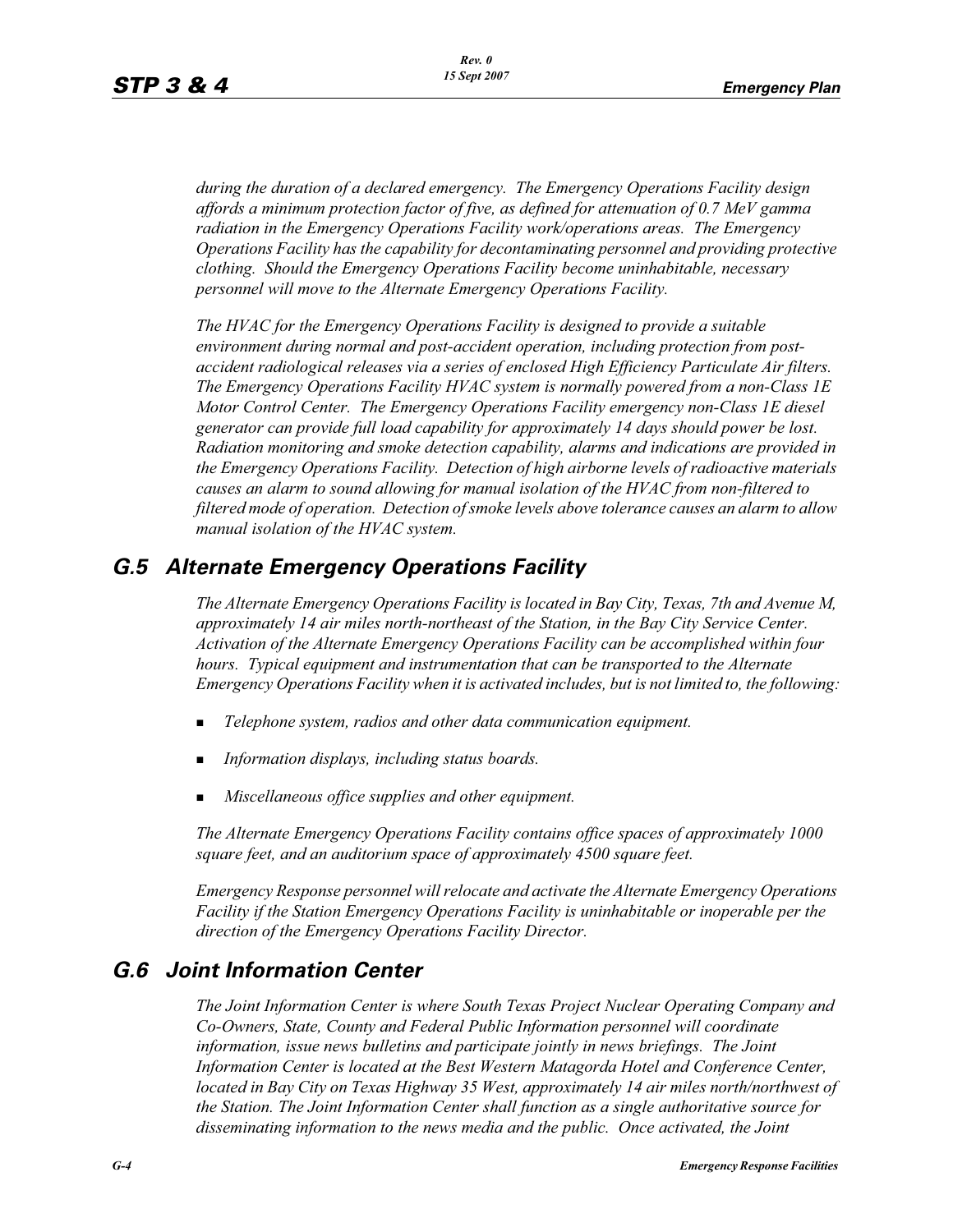*Information Center will be capable of operating 24 hours per day for the duration of the declared emergency.*

*The Joint Information Center encompasses a working space of approximately 9500 square feet which accommodates approximately 250 people, including Station spokespersons and support staff, designated State, County and Federal Public Information personnel, communications equipment, and 200 news media representatives. In addition to the large work areas of the Joint Information Center, other smaller rooms will be made available for non-utility agencies to have private, separate working spaces. Figure K-1 provides a layout of the Joint Information Center. Procedure 0ERP01-ZV-OF02, Joint Information Center Activation, Operation and Deactivation describes the Joint Information Center layout and operation in detail.*

## *G.7 State Operations Center and County Emergency Operations Centers*

*The State Operations Center and County Emergency Operations Center are activated by the respective authority to support State and County operations during a declared emergency. At the request of the appropriate State or County authorities, the State of Texas Liaison and Matagorda County EOC Liaison both of whom are familiar with Station operations and the Station Emergency Plan may be dispatched to the State Operations Center or County Emergency Operations Center. The Governor's Division of Emergency Management State Operations Center, which serves as a communication hub for the Division and other elements of the Department of Public Safety, is staffed 24 hours a day. In the event of an emergency, including an incident at a nuclear generating plant, the State Operations Center can be partially or fully activated in a short time to coordinate the State's response to the incident. The State Operations Center is located in Austin, Texas, in the Department of Public Safety Headquarters building. The Matagorda County Emergency Operations Center is located in the Matagorda County Sheriff's Office. The liaisons function as advisor to the Emergency Operations Center Managers and could act as liaisons between those Managers and the Station Emergency Response Organization. These representatives will not act as spokespersons for the Station.*

# *G.8 Nuclear Regulatory Commission Emergency Operations Center*

*The Nuclear Regulatory Commission will activate its Emergency Operations Center in Rockville, Maryland, and in Arlington, Texas in the event of a declared emergency classification of a Site Area Emergency or higher classification at the Station. Nuclear Regulatory Commission personnel can also be expected to arrive at the Station. Designated co-locations for Nuclear Regulatory Commission personnel have been established in the Operations Support Center, Technical Support Center and the Emergency Operations Facility. Space has been provided and allocated in the Station Emergency Operations Facility for use as the Nuclear Regulatory Commission Emergency Operations Center onsite. Basic roles provided by the NRC are as follows:*

- - *Monitor the Licensee to assure appropriate Protective Action is being taken with respect to offsite recommendations.*
- -*Support the Licensee (Technical Analysis and Logistic Support)*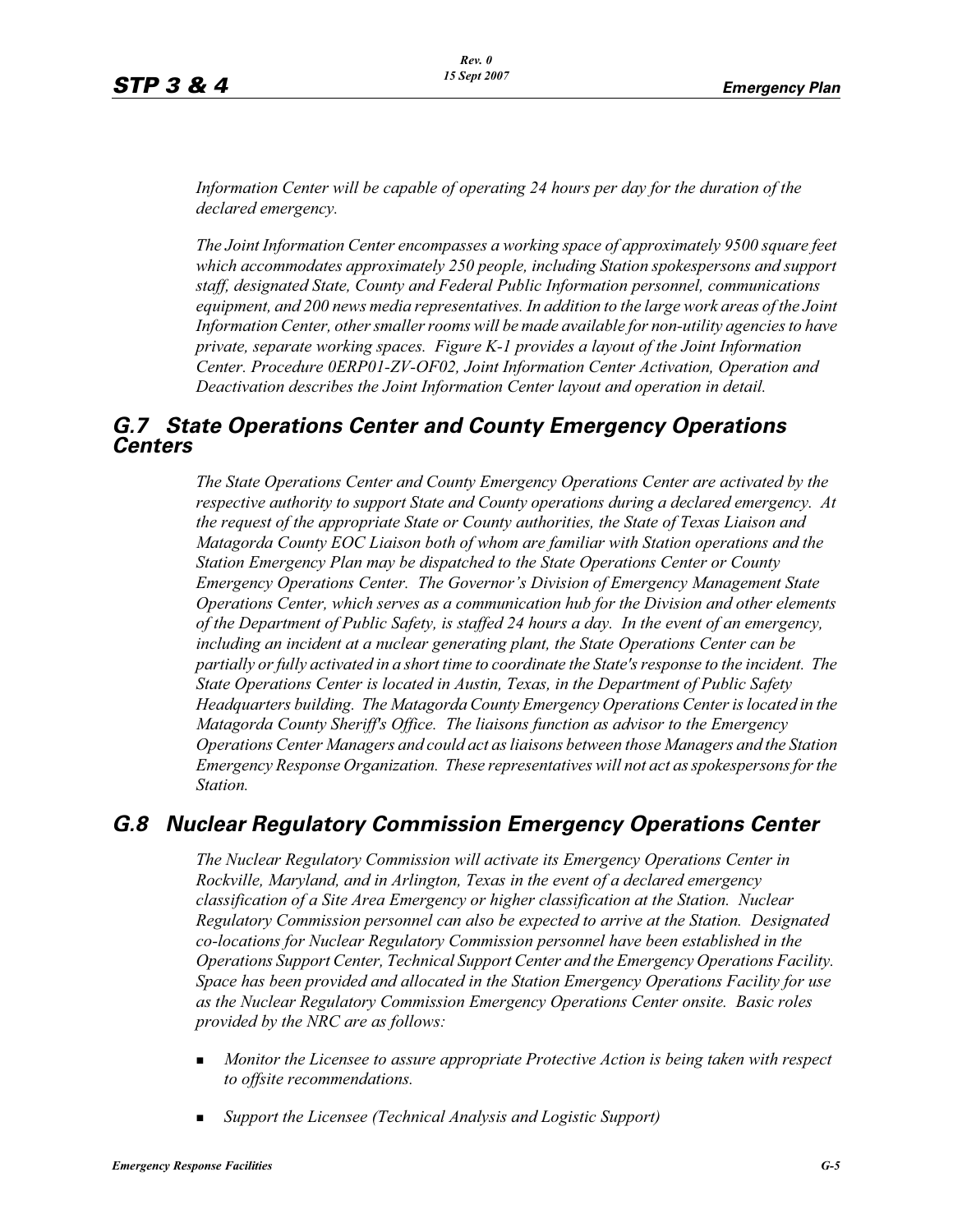- - *Support offsite authorities, including confirming the Licensee's recommendation to offsite authorities.*
- -*Keep other Federal Agencies and Entities informed of the status of the incident.*
- - *Keep the Media informed of the NRC's knowledge of the status of the incident, including coordination with other Public Affairs Groups.*
- - *Intervene in a limited fashion to direct the licensee's on-site response in some unusual and very rare situations.*

# *G.9 Laboratory Facilities*

*The Station has radiological and radiochemistry laboratories located in each unit. The facilities are designed to provide quick and efficient analyses of samples from the Station process systems, Reactor Coolant System, and secondary systems. The specific instruments that are incorporated in the systems utilized for core damage assessment are certified to perform their intended functions in an accident environment with abnormal chemistry and radiation parameters. Environmental monitoring sample analysis can also be performed in either unit's facilities. The physical separation of the units will allow the facilities in the unaffected unit to be used as a backup. The radiological station and radiochemical laboratory facilities may be supplemented by the use of the following:*

- - *A mobile radiological laboratory set up at the staging area at the Bay City Civic Center and operated by the Department of State Health Services;*
- - *The laboratory facilities of neighboring nuclear facilities as coordinated by the Institute of Nuclear Power Operations;*
- -*Areva NP INC.; and*
- -*TXU Power (Letter of Agreement).*

## *G.10 Personnel Decontamination Facilities*

*Personnel decontamination facilities are located near the Station Radiologically Controlled Area egress point and in the Emergency Operations Facility. Personnel decontamination is performed at the Station using normal Radiation Protection Procedures*

# *G.11 First Aid*

*A first aid station is located on the first floor of the Nuclear Support Center (NSC) Building and has provisions for treatment of minor injuries.* 

## *G.12 Maintenance/Damage Control*

*The Station is equipped to maintain and repair mechanical, structural, electrical and control instrumentation and equipment in the Station. Additional equipment may be requested from other utility facilities or contractors.*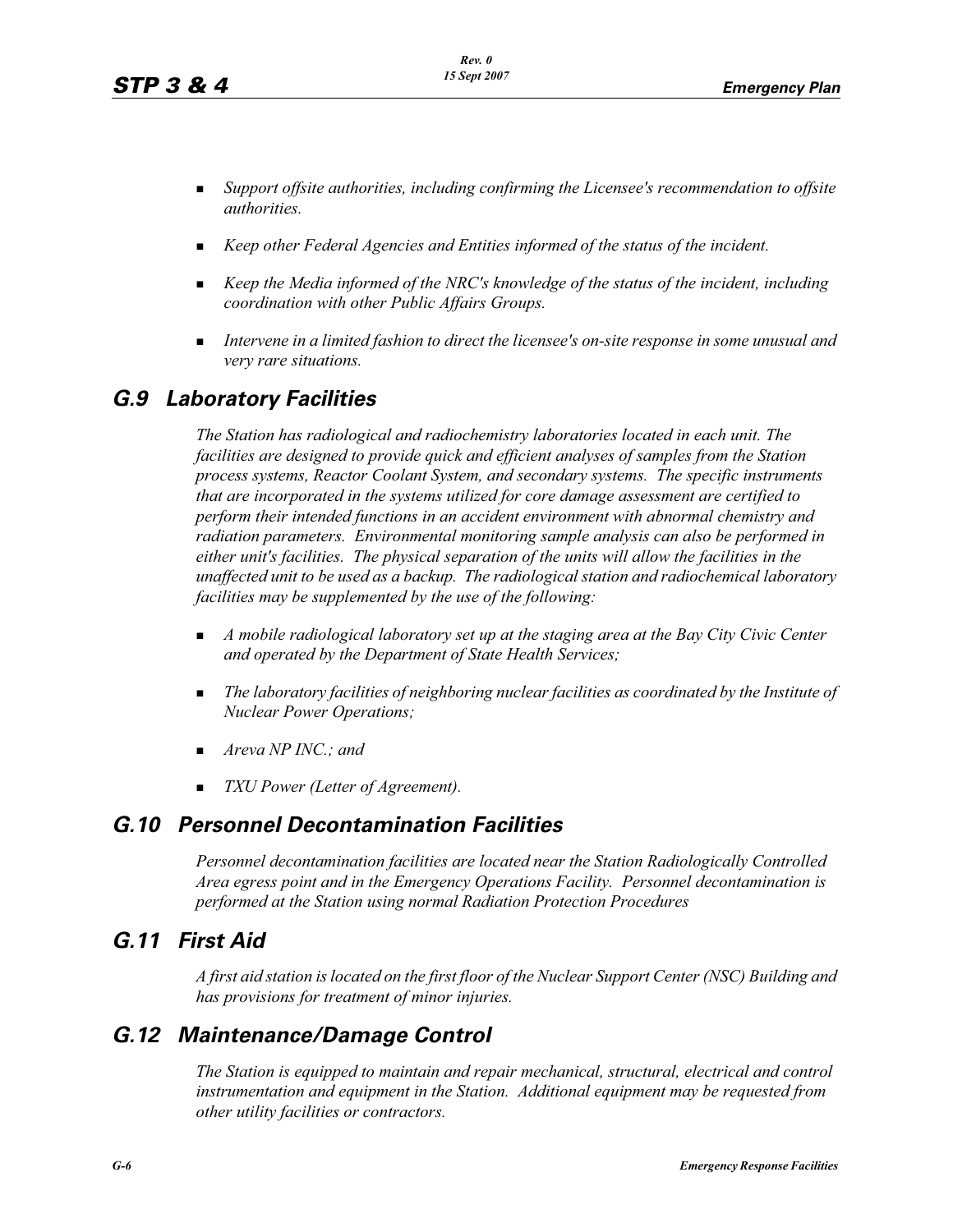# *G.13 Emergency Response Facilities Data Acquisition and Display System* **(Units 1 and 2 only)**

*The Emergency Response Facilities Data Acquisition and Display System is an integrated system that performs the following functions:*

- - *Implementation of the Safety Parameter Display System as described in NUREG-0696 and NUREG-0737, Supplement 1;*
- **Data acquisition and signal processing for the Engineered Safety Features Status** *Monitoring System; and,*
- **Data acquisition and signal processing for other normal plant monitoring systems** *including the plant annnunciators and the plant computer.*

*The Emergency Response Facilities Data Acquisition and Display System (called the System) functions are performed by several subsystems. The System is described in Table G-3. All displays provided for each facility are identical. The "Safety Parameter Display System" described in NUREG-0696 is implemented via the System. The design of the System is integrated with the implementation of Regulatory Guide 1.97 and the Control Room Design Review.*

# *G.14* **Plant Information & Control System- PICS (Units 3 and 4 only)**

The information needed to support the Emergency Response Facilities will be provided through the Plant Information & Control System (PICS). PICS is the primary integration point for most plant control and monitoring systems and serves as the primary interface for the control room operator. The system provides the functions of the Safety Parameter Display System in accordance with NUREG-0696 and NUREG-0737, Supplement 1 through displays on the main control panels and various video display units in the main control room, TSC and EOF. The system also makes the full complement of plant status information available to all users. This includes the status of the reactor protection and ESF systems and the various process, area and environmental release point radiation monitors.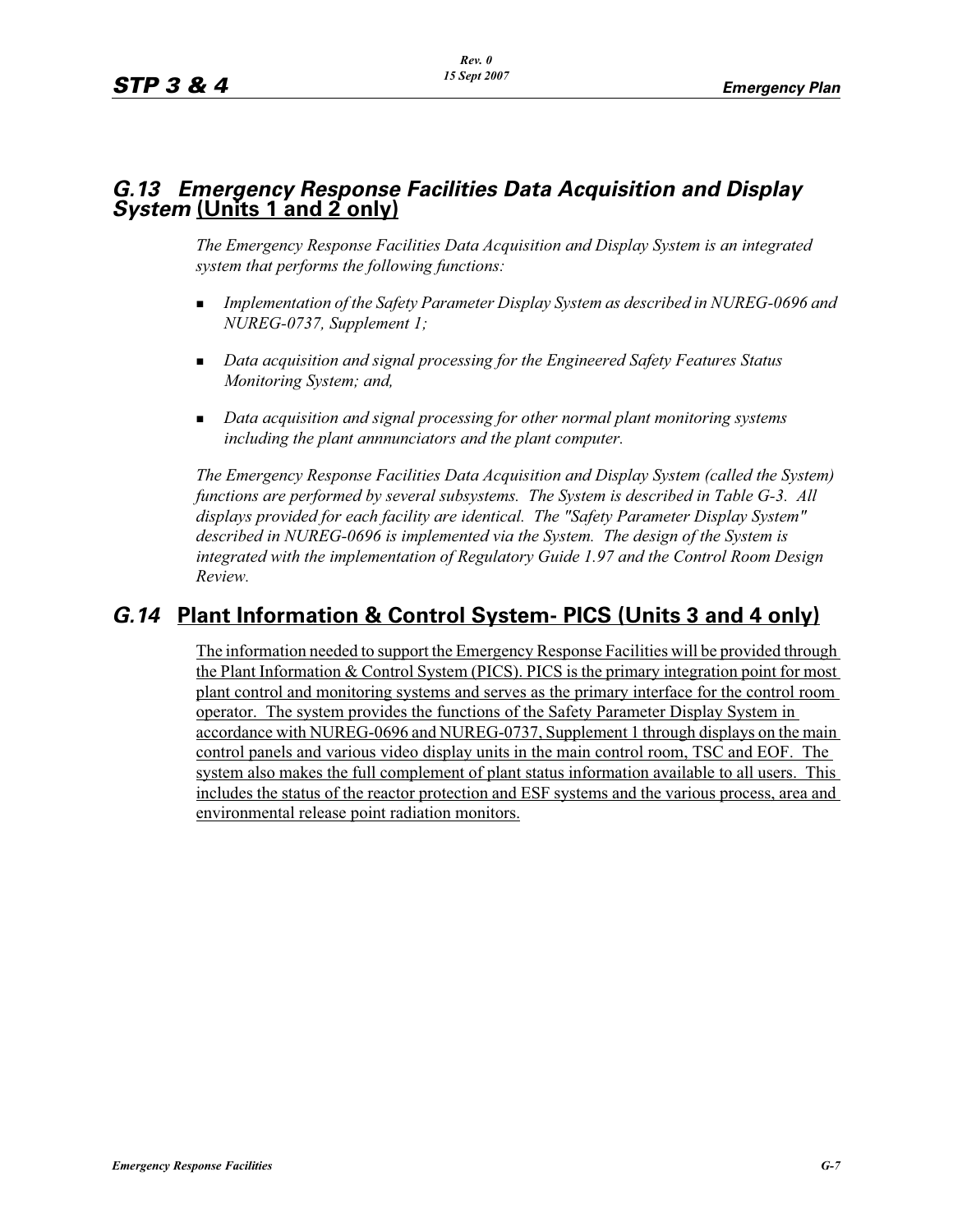### *Table G-1 Emergency Supplies and Equipment Typical Category Listing Page 1 of 6*

*Emergency equipment used at the Station will be inspected, operationally checked, and inventoried in accordance with Emergency Plan Administrative Procedure 0PGP05-ZV-0009, Emergency Facility Inventories and Inspections. Sufficient reserves of instruments and equipment will be maintained to replace those removed for calibration or repair.*

*The Technical Support Center Emergency Equipment and Supplies shall include but not be limited to the following:*

*ITEM*

- -*Portable Radiological Survey Meters (Ion Chamber and Geiger Mueller) including friskers*
- - *Portable Air Samplers with silver zeolite or activated charcoal filter canisters and particulate filters*
- -*Radiation Monitoring System terminal*
- -*Protective Clothing*
- -*Check Source*

*The emergency equipment and supplies apply to Unit 1 and Unit 2 Technical Support Centers.*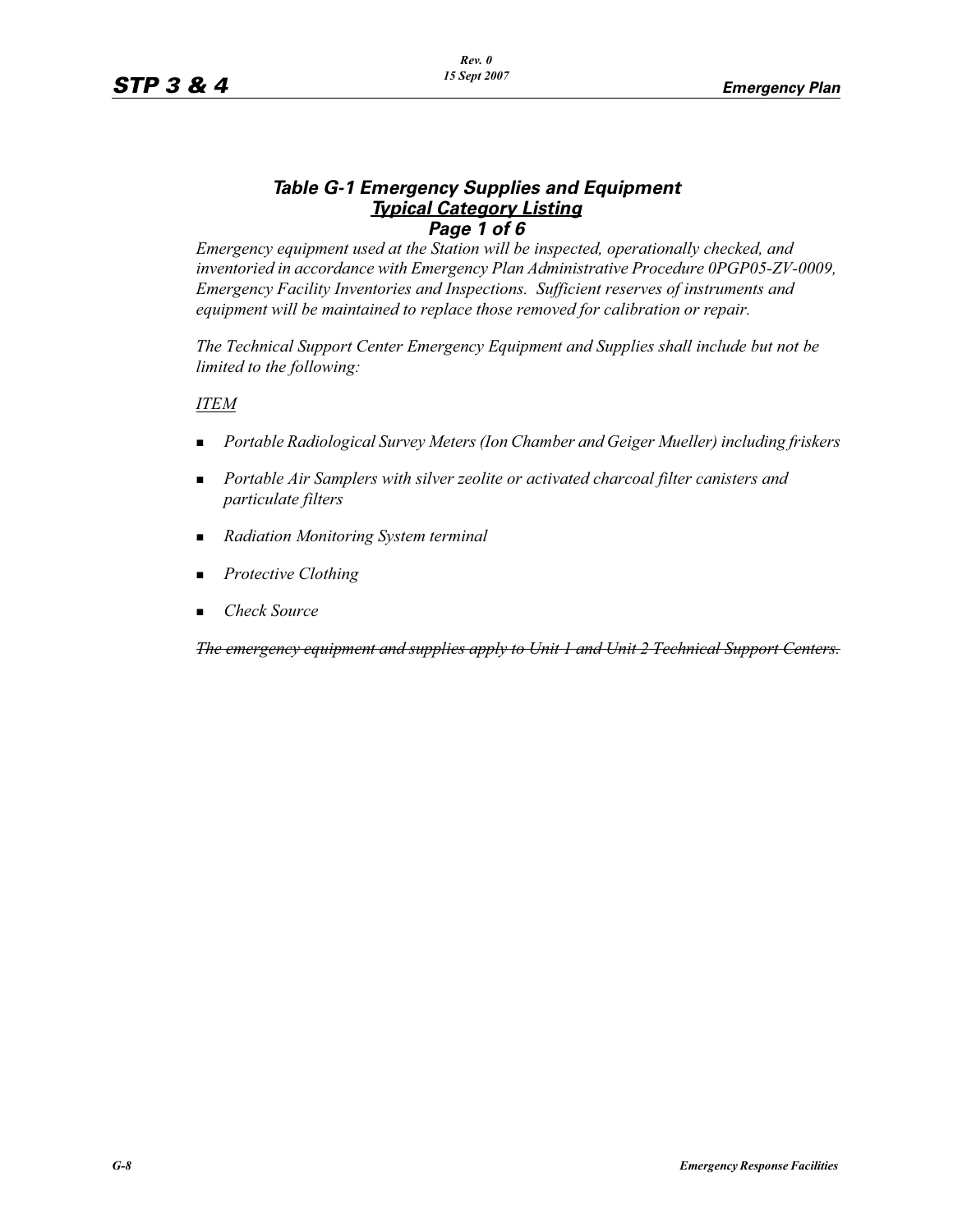### *Table G-1 Emergency Supplies and Equipment Typical Category Listing Page 2 of 6*

*The Operations Support Center Emergency Equipment and Supplies should include but not be limited to the following:*

#### *ITEM*

- -*Auxiliary Lighting*
- -*Radios (two way radio transceivers)*
- -*First Aid Equipment*
- -*Respiratory Protection Devices*
- -*Portable Radiological Survey Meters (Ion Chamber and Geiger Mueller) including friskers*
- - *Personnel Monitoring Devices including thermoluminescent dosimeters and pocket self reading dosimeters.*
- -*Office Supplies*
- -*Protective Clothing*
- - *Portable air samplers with silver zeolite or activated charcoal filter canisters and particulate filters.*
- -*Check Source*
- -*Self Contained Breathing Apparatus*

*The emergency equipment and supplies apply to Unit 1 and Unit 2 Operations Support Center.*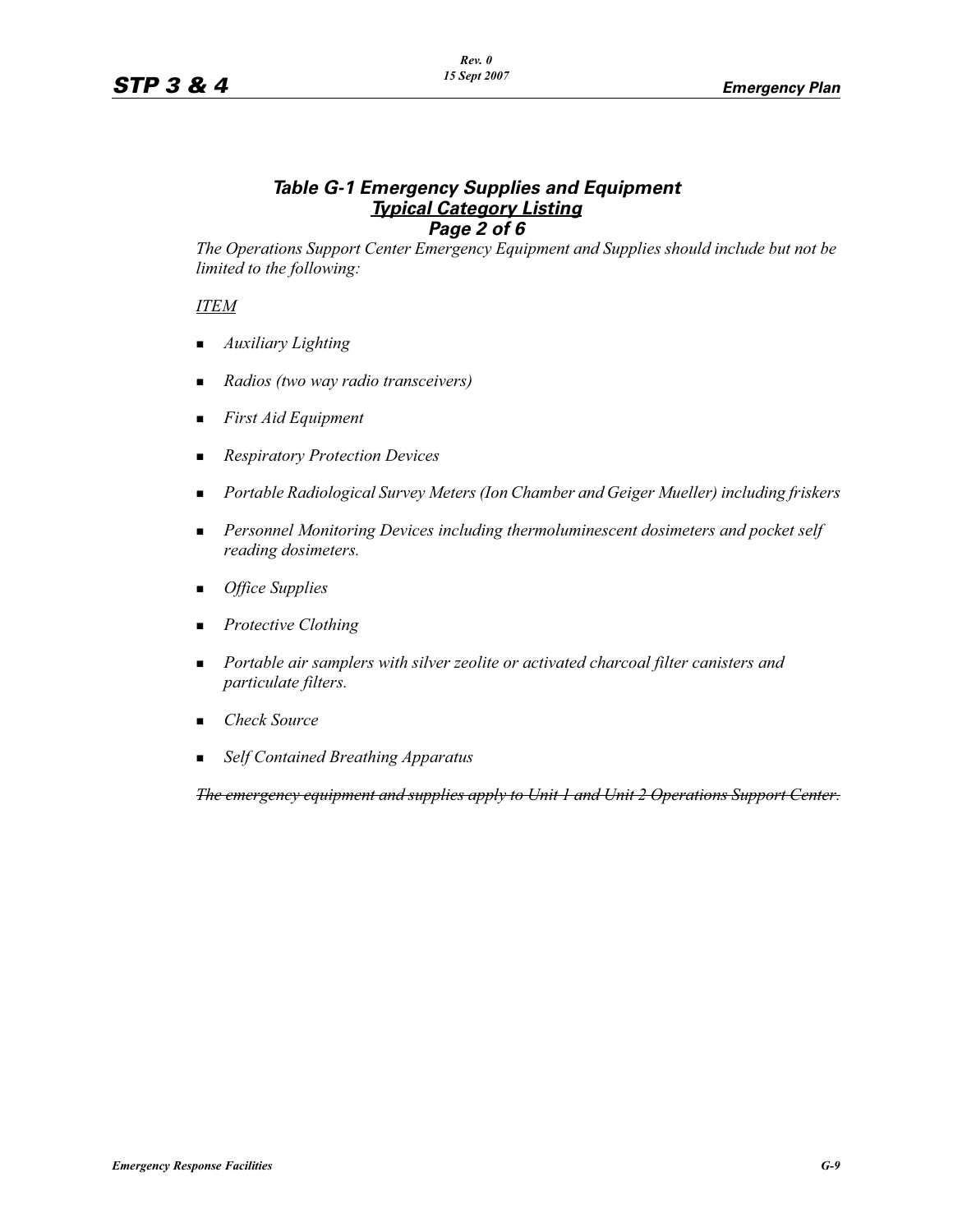### *Table G-1 Emergency Supplies and Equipment Typical Category Listing Page 3 of 6*

*The Emergency Operations Facility Emergency Equipment and Supplies should include but not be limited to the following:*

*ITEM*

- -*First Aid Kit and decontamination supplies.*
- -*Site Boundary Map, 10 mile and 50 mile Emergency Planning Zone Maps*
- -*Status boards*
- -*Office Supplies*
- -*Portable Radiological Survey Meters (Ion Chamber and Geiger Mueller)*
- - *Portable Air Sampler with silver zeolite or activated charcoal filter canisters and particulate filters.*
- **Personnel Monitoring Devices including thermoluminescent dosimeters and pocket self** *reading dosimeters (including high range self reading dosimeters)*
- -*Check Source*
- -*Protective clothing*
- -*Dose calculation manual and associated tables.*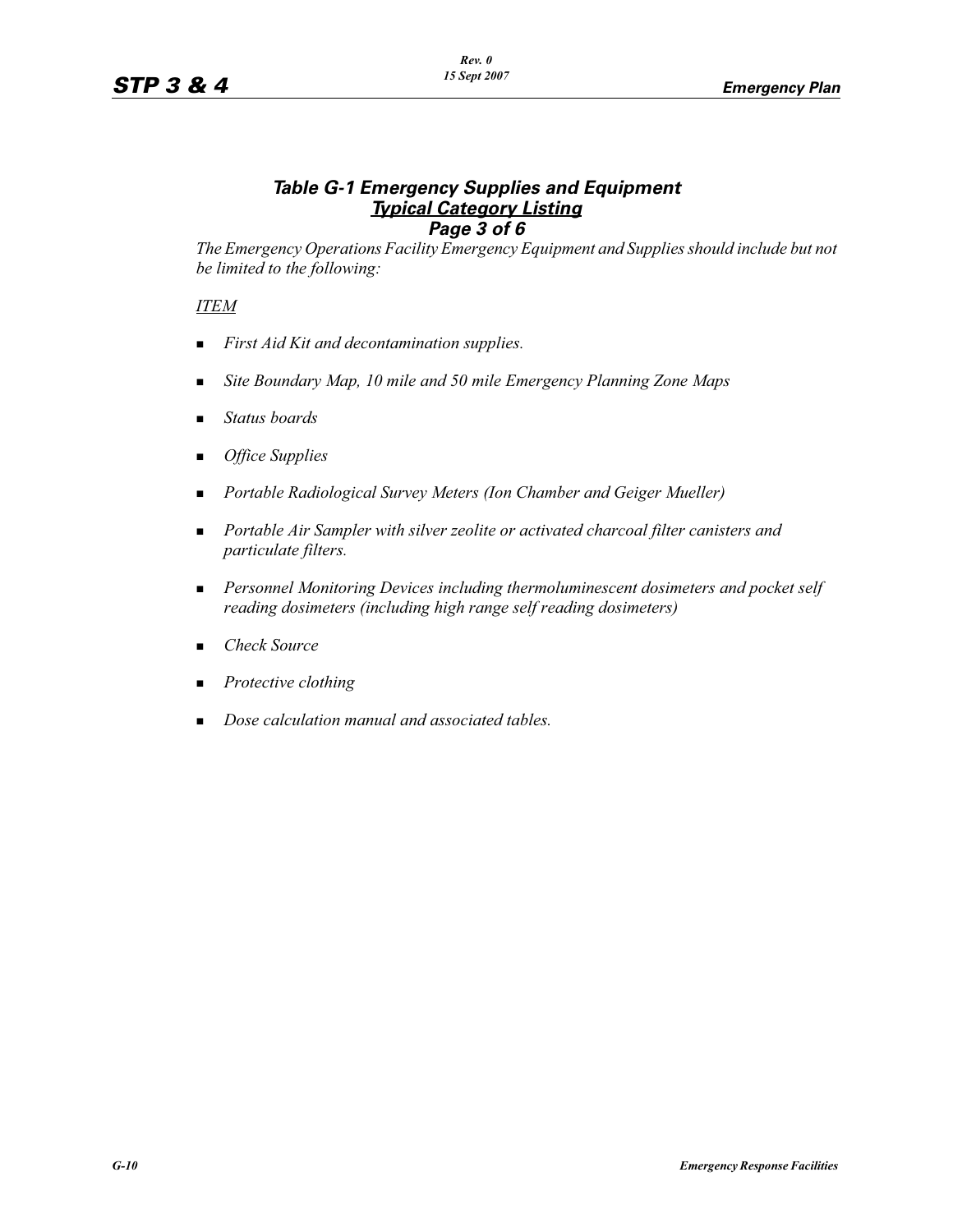### *Table G-1 Emergency Supplies and Equipment Typical Category Listing Page 4 of 6*

*The Control Room Envelope Emergency Equipment and Supplies should include but not be limited to:*

#### *ITEM*

- - *\*\*\*Portable Air Sampler with silver zeolite or activated charcoal filter canisters and particulate filters*
- -*Respiratory Protection Devices*
- **-** *Protective Clothing*
- -*Self-Contained Breathing Apparatus*
- -*Radiation Monitoring System Terminal and Dose Assessment Computer*

*The emergency equipment and supplies apply to Unit 1 and Unit 2 Control Rooms.*

*\*\*\*This equipment is available at the Unit 1 and 2 41' Access Control Point at the Operations Support Center Unit 1 and 2.* 

This equipment is available in the Service Buildings for Unit 3 and 4.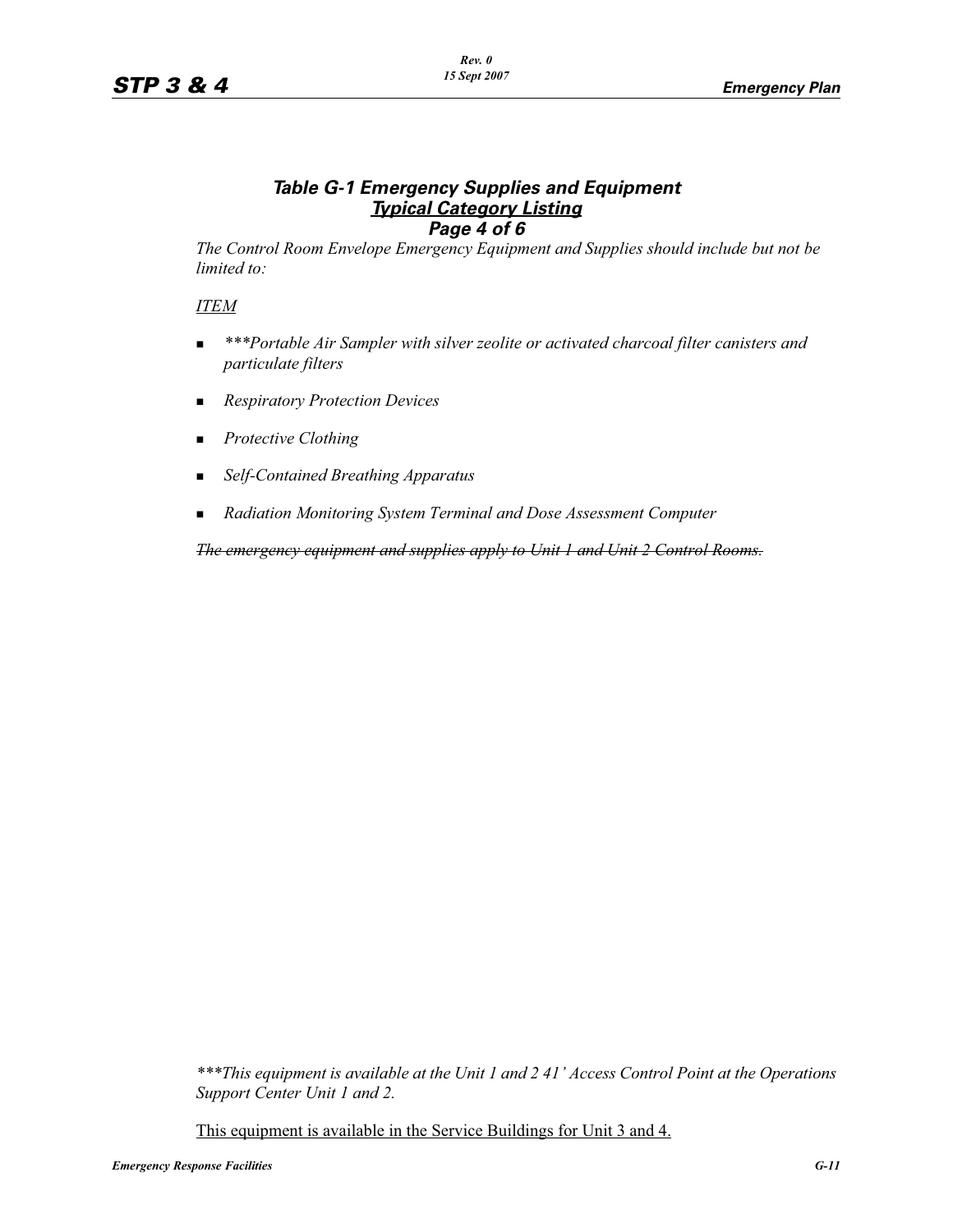## *Table G-1 Emergency Supplies and Equipment Typical Category Listing Page 5 of 6*

*Matagorda General and Palacios Community Medical Center Emergency Rooms*

*ITEM*

### *Decontamination Supplies*

- -*Cotton Applicators*
- -*Abrasive Soap*
- -*Decon Soap*
- -*Hand Brush*

#### *Radiation Survey Equipment and Supplies*

- -*Portable Geiger Mueller. Survey Meter*
- -*Radiation Warning Signs and Tape*

#### *Clothing and Miscellaneous*

- -*Gowns*
- -*Caps*
- -*Shoe Covers*
- -*Gloves*

#### *Documents and Procedures*

-*Matagorda County Hospital District Radiological Emergency Preparedness Plan*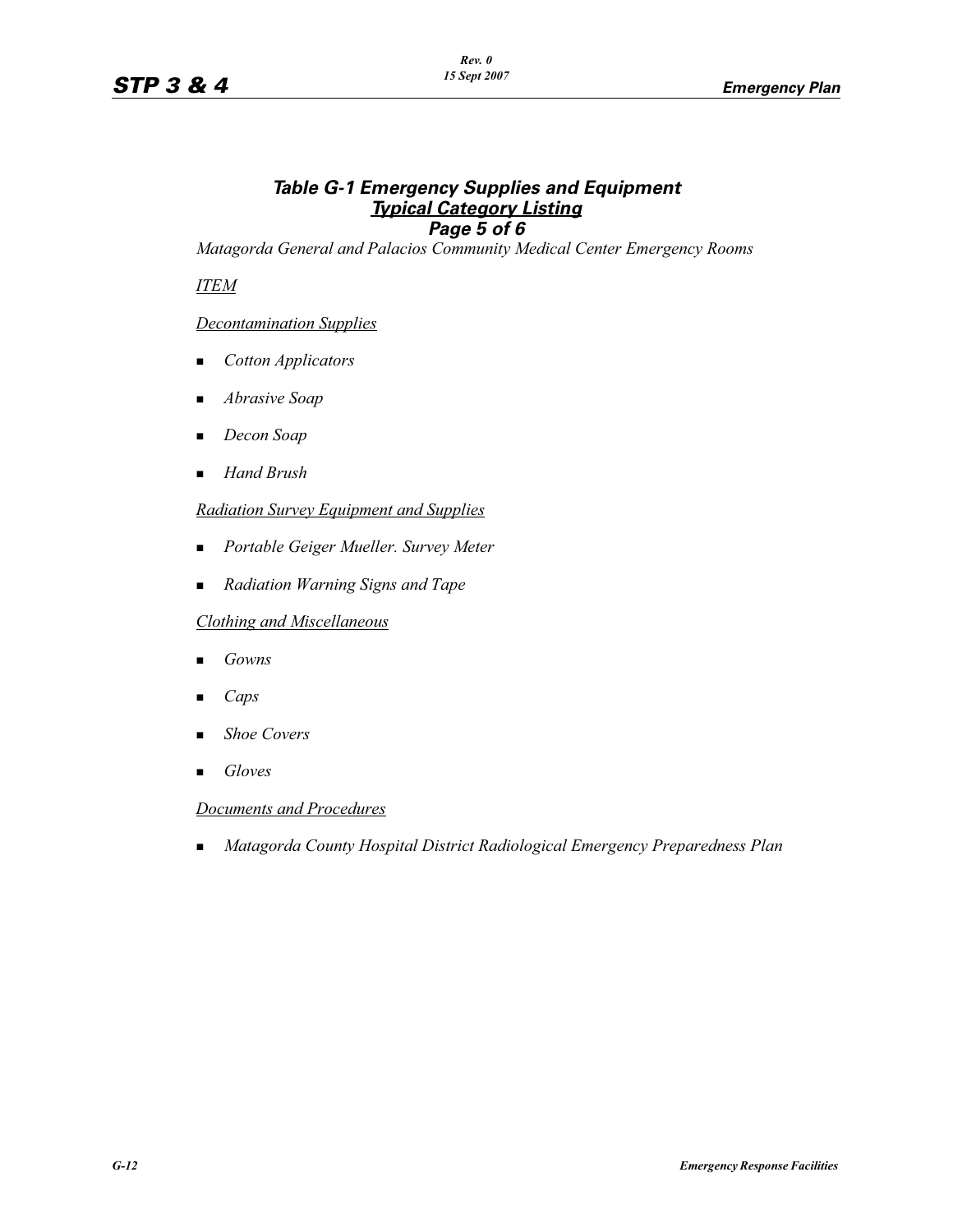## *Table G-1 Emergency Supplies and Equipment Typical Category Listing Page 6 of 6*

*Field Monitoring Vehicle Equipment and Supplies*

*The Field Monitoring Equipment and Supplies should include but not be limited to the following:*

#### *ITEM*

- -*Portable Radiological Survey Meters (Ion chamber and Geiger Mueller).*
- - *Portable Air Sampler (12 Volt) with silver zeolite or activated charcoal filter canisters and particulate filters.*
- -*Radios (two way radio transceivers)*
- - *Personnel Monitoring Devices including thermoluminescent dosimeters, self-reading pocket chambers and lapel-type air sampler (s).*
- -*Check Source*
- -*First Aid Kit*
- -*Area Map with pre-selected monitoring/reference points*
- -*Gloves and Shoe Covers*
- -*Sampling Supplies (labels, smears, bags, pens, etc.)*
- -*Respiratory Protection Devices*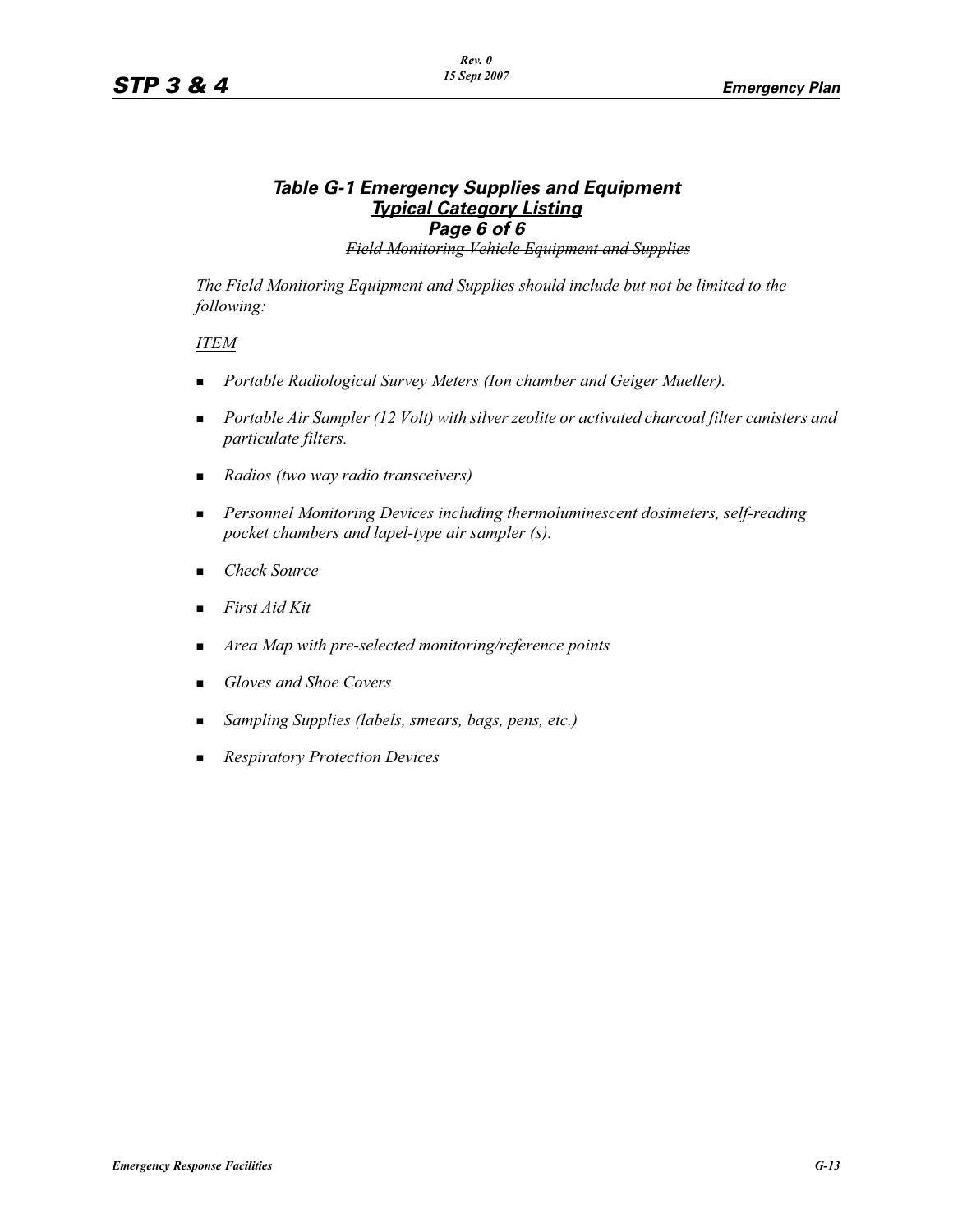#### *Table G-2 Typical Emergency Response Facility Records Plant Records Storage Page 1 of 1*

*Plant records necessary to perform the functions of the onsite Emergency Response Facilities will be available in and/or at the facilities. The records include:*

| <b>RECORDS</b><br><b>DESCRIPTION</b>                                                                                | <b>CONTROL</b><br><b>ROOM</b> | <b>TECHNICAL</b><br><b>SUPPORT</b><br><b>CENTER</b> | <b>OPERATIONS</b><br><b>SUPPORT</b><br><b>CENTER</b> | <b>EMERGENCY</b><br><b>OPERATIONS</b><br><b>FACILITY</b> |
|---------------------------------------------------------------------------------------------------------------------|-------------------------------|-----------------------------------------------------|------------------------------------------------------|----------------------------------------------------------|
| Plant design documents such as<br>Piping & Instrumentation, Control<br>Logic, and Electrical Elementary<br>Diagrams |                               | ✓                                                   | ✓                                                    | ✓                                                        |
| <b>Radiation Zone Drawings</b>                                                                                      | ✓                             | ✓                                                   | ✓                                                    | ✓                                                        |
| <b>Updated Final Safety Analysis</b><br>Report                                                                      |                               |                                                     |                                                      |                                                          |
| <b>Emergency Operating Procedures</b>                                                                               | ✓                             | ✓                                                   | ✓                                                    | ✓                                                        |
| <b>Emergency Plan and Procedures</b>                                                                                |                               |                                                     |                                                      |                                                          |
| Demographic Information                                                                                             | ✓                             | ✓                                                   |                                                      | ✓                                                        |
| Maps of the Emergency Planning<br>Zone                                                                              | ✓                             | ✓                                                   |                                                      | $\checkmark$                                             |
| <b>Plant Technical Specifications</b>                                                                               | ✓                             | ✓                                                   |                                                      | $\checkmark$                                             |
| <b>Plant Operating Procedure and</b><br>Records                                                                     | ✓                             | ✓                                                   |                                                      | $\checkmark$                                             |
| <b>Plant Curves Manual</b>                                                                                          | ✓                             | ✓                                                   |                                                      | $\checkmark$                                             |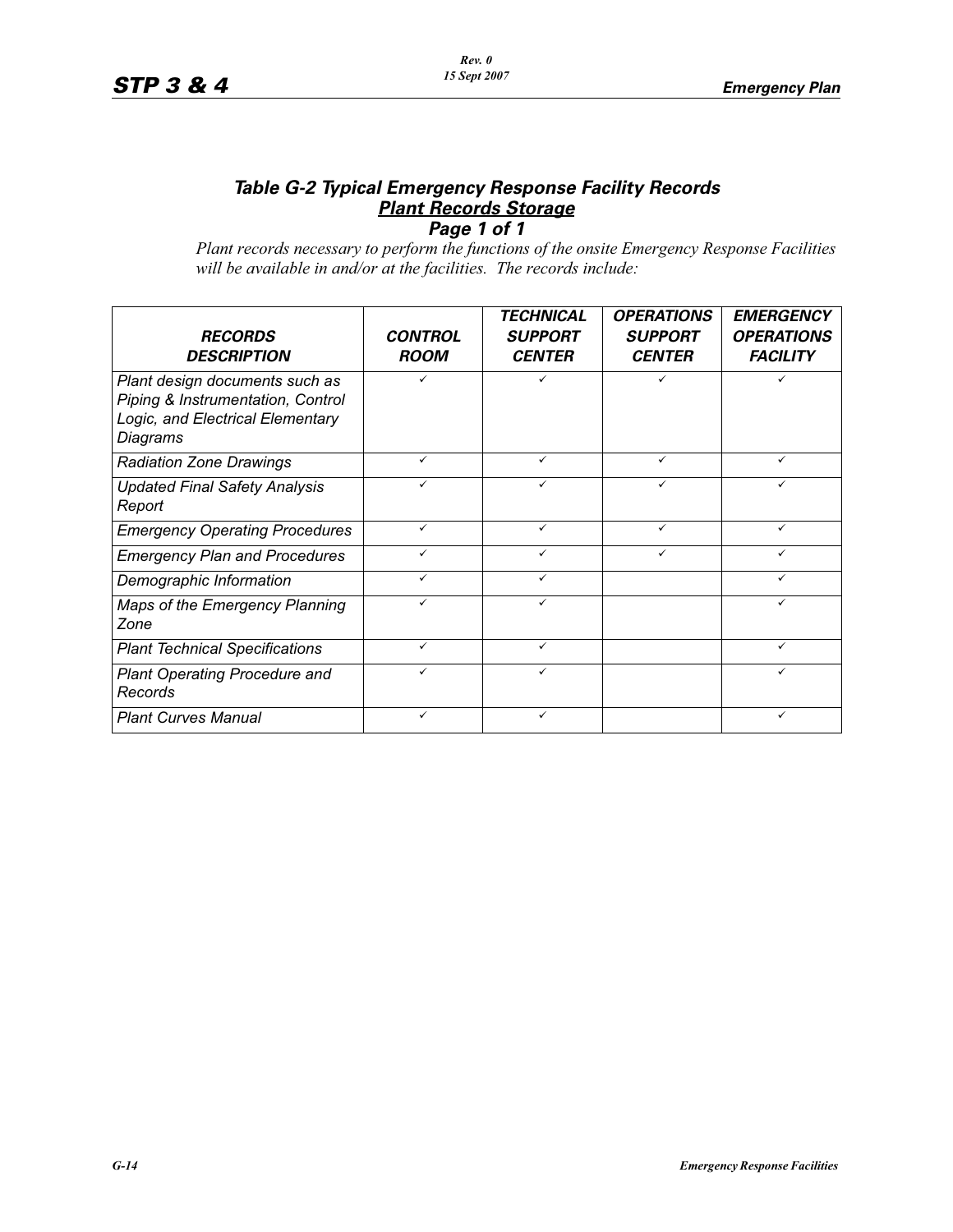#### *Table G-3 Emergency Response Facilities Data Acquisition and Display System Units 1/2 Page 1 of 3*

*Integrated Computer System (ICS) - ERFDADS Subsystem - The ERFDADS functions are performed by several subsystems. Data acquisition is provided by the ICS through distributed processing units and through high speed datalinks from Qualified Display Processing System (QDPS), the Meteorological System (MET), and the Radiation Monitoring System (RMS). ERFDADS performs the required data processing for offsite datalinks to the NRC ERDS. ICS work stations (i.e. CRT, CPU, & keyboard) are provided in the Control Room (CR), Technical Support Center (TSC), Auxiliary Shutdown Panel (ASP), and Emergency Operations Facility (EOF).*

*The ERFDADS is a distributed subsystem of ICS that performs the following functions:*

- - *Implementation of the Safety Parameter Display System (SPDS) as described in NUREG-0696 and supplement 1 to NUREG-0737.*
- **Data acquisition and signal processing for the normal plant monitoring systems, including** *portions of the plant annunciator.*
- -*Data acquisition and signal processing for the ESF Status Monitoring System.*

*Safety Parameter Display – The SPDS, as described in NUREG-0696 and NUREG-0737 Supplement 1, is implemented via the ERFDADS. The design of the ERFDADS is integrated with the implementation of RG 1.97.*

- - *The ERFDADS provides plant and environmental data to aid operators and management in the CR, TSC, and EOF to respond quickly to abnormal operating conditions and mitigate the consequences of an accident. The ERFDADS functions during normal operations and emergencies to provide the following services:*
- *Provide plant and environmental data required for the reactor operators to quickly assess the safety status of the plant.*
- **I** Allow technical personnel access to comprehensive plant data, enabling them to assist *operators without adding to the number of personnel in the control room.*
- -*Provide reliable plant data to the CR, TSC, ASR, and EOF.*
- -*Aid the operators in the detection of abnormal operating conditions.*
- -*Assist in the identification of the causes leading to any abnormalities.*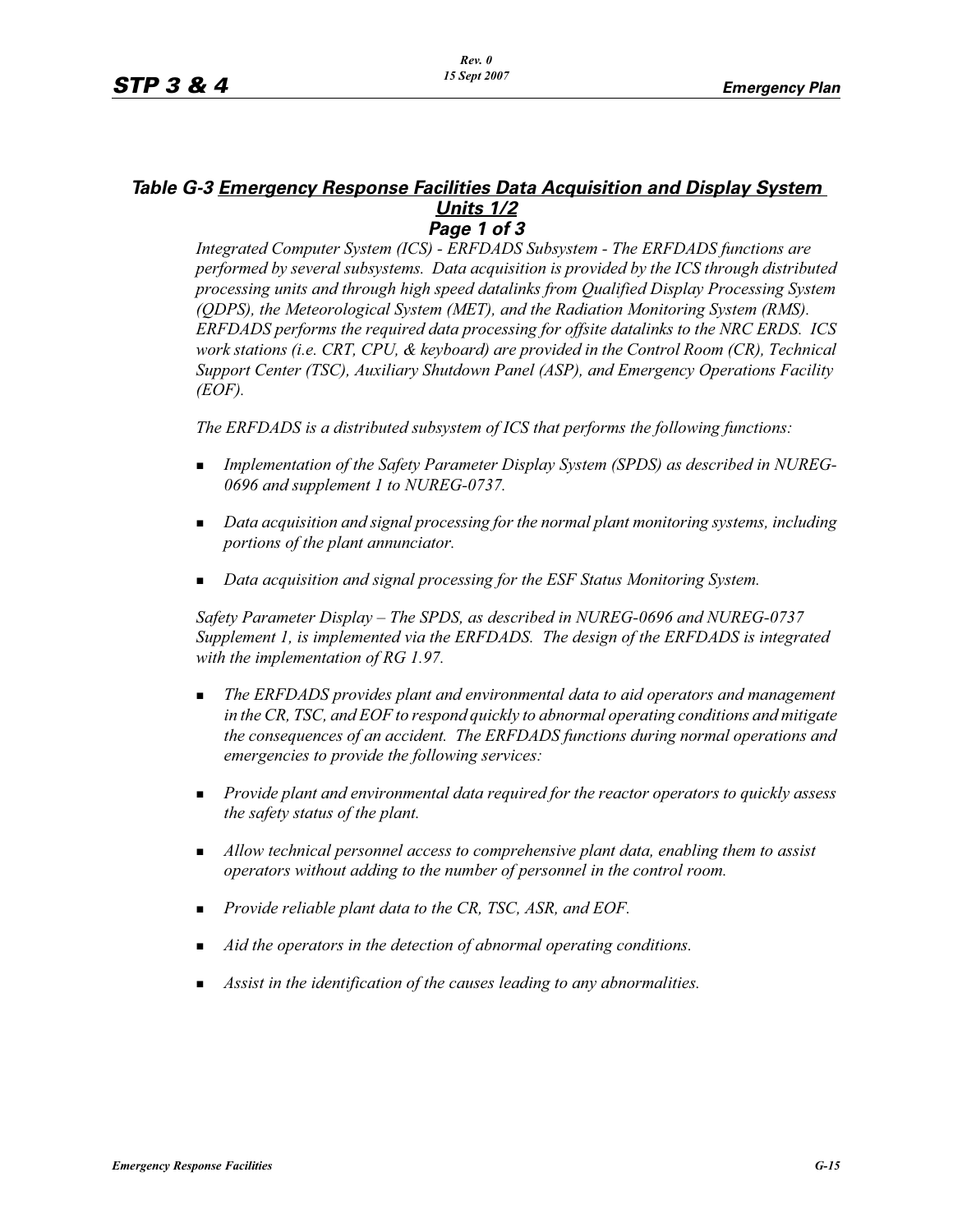### **Table G-4** *Emergency Response Facilities Data Acquisition and Display System Units 1/2 Page 2 of 3*

- -*Monitor plant response to corrective actions.*
- - *Provide grouping of parameters to enhance the operators' ability to assess plant status quickly without surveying all CR displays.*
- **Provide human factors engineered display formats (simple and consistent display patterns** *and coding).*
- - *Provide display information on a real-time basis, along with validation of data and functional comparison capability.*

*Provide display information on a real-time basis for monitoring the RG 1.97 variables, these variables are utilized to monitor the critical safety functions of:*

- -*Subcriticality*
- -*Reactor coolant system integrity*
- -*Reactor coolant inventory*
- -*Reactor core cooling*
- -*Heat sink maintenance*
- -*Containment environment*

*Distributed Processors - The ICS-ERFDADS subsystem consists of non-Class 1E equipment that is utilized to receive field inputs from the RG 1.97 -defined analog and digital variables and other supplementary information directly from the QDPS, MET, and RMS via redundant high speed datalinks.*

*The ICS performs any data processing required beyond that performed by the remote data acquisition equipment. Redundant distributed processing units are provided with adequate memory capacity to support ICS data acquisition, management, and transmission functions on a real time basis.*

*Man/Machine Interface - ICS workstations (CRT, CPU & keyboard) are located in the CR, TSC, ASP, and EOF to present ICS information (i.e. ERFDADS and Plant Computer) to operators and management in a concise, easily intelligible format.*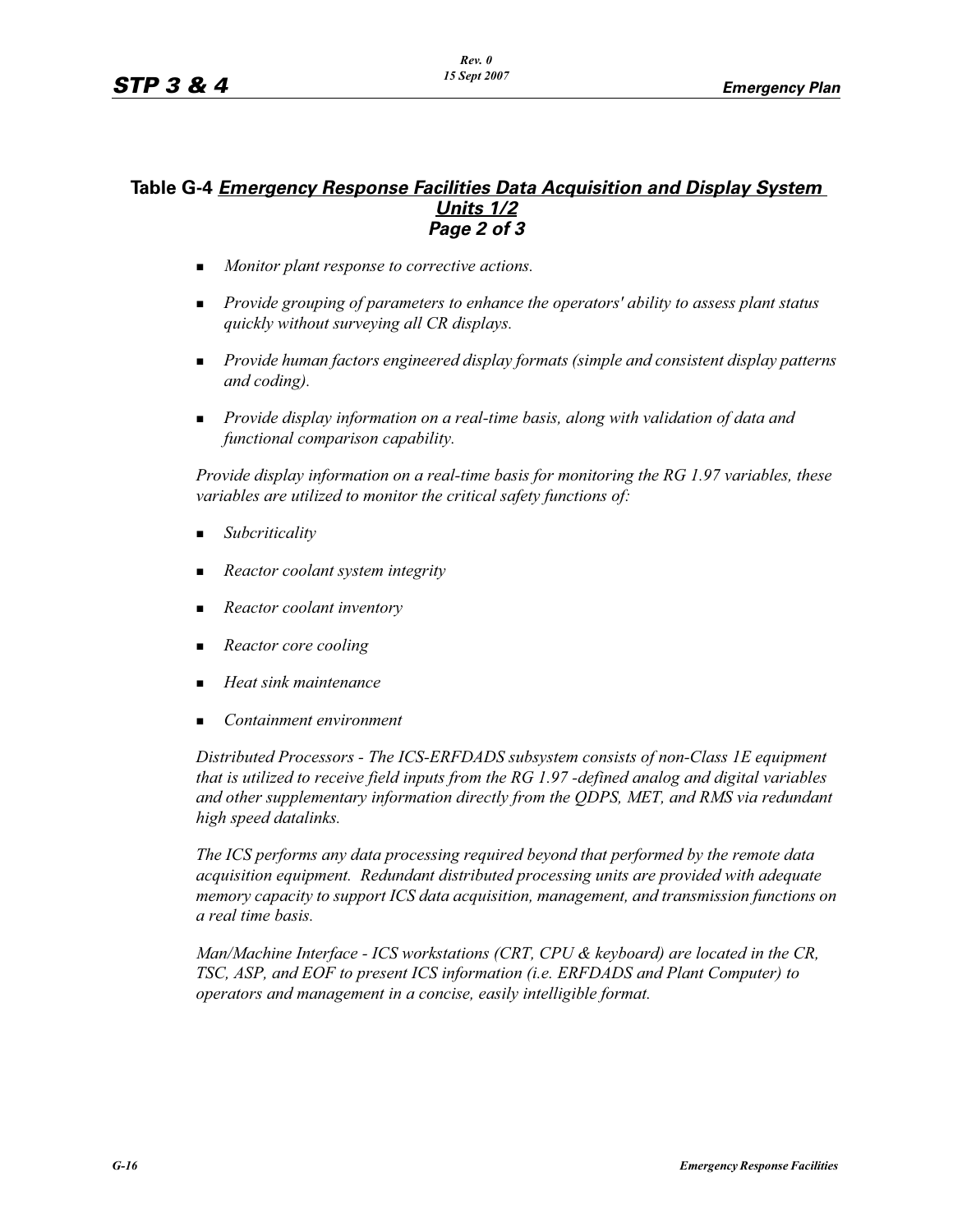#### *Table G-5 Emergency Response Facilities Data Acquisition and Display System Units 1/2 Page 3 of 3*

*The primary SPDS display page is available on all ICS workstations.*

*Power Supply - The ERFDADS related equipment, located within the power block including peripherals, is provided with power from a dedicated non-Class 1E uninterruptable power supply (UPS) capable of maintaining system operation for two hours. All ERFDADS equipment normal AC power to the UPS is provided from a non-Class 1E diesel generator*backed bus. The subject equipment is defined and controlled in accordance with plant *procedures for the associated design documentation.*

*ERFDADS equipment located within the EOF and equipment used to support communication with the EOF, is provided with reliable 120 vac power from a non-Class 1E diesel generatorbacked bus.*

*System Operational Requirements - The ERFDADS data channels meet the 99-percentavailability requirement defined in NUREG-0696 Section 1.5 under pressure and temperature conditions exceeding cold shutdown conditions. The SPDS system meets an 80-percentavailability requirement during plant cold shutdown conditions.*

*Data processing through ICS is qualitatively comparable with other Post-Accident Monitoring System, RMS, and QDPS data displayed in the CR with respect to accuracy and response time.*

*ICS,* PICS*, and ERFDADS are further described in the Updated Final Safety Analysis Report (UFSAR*s*).*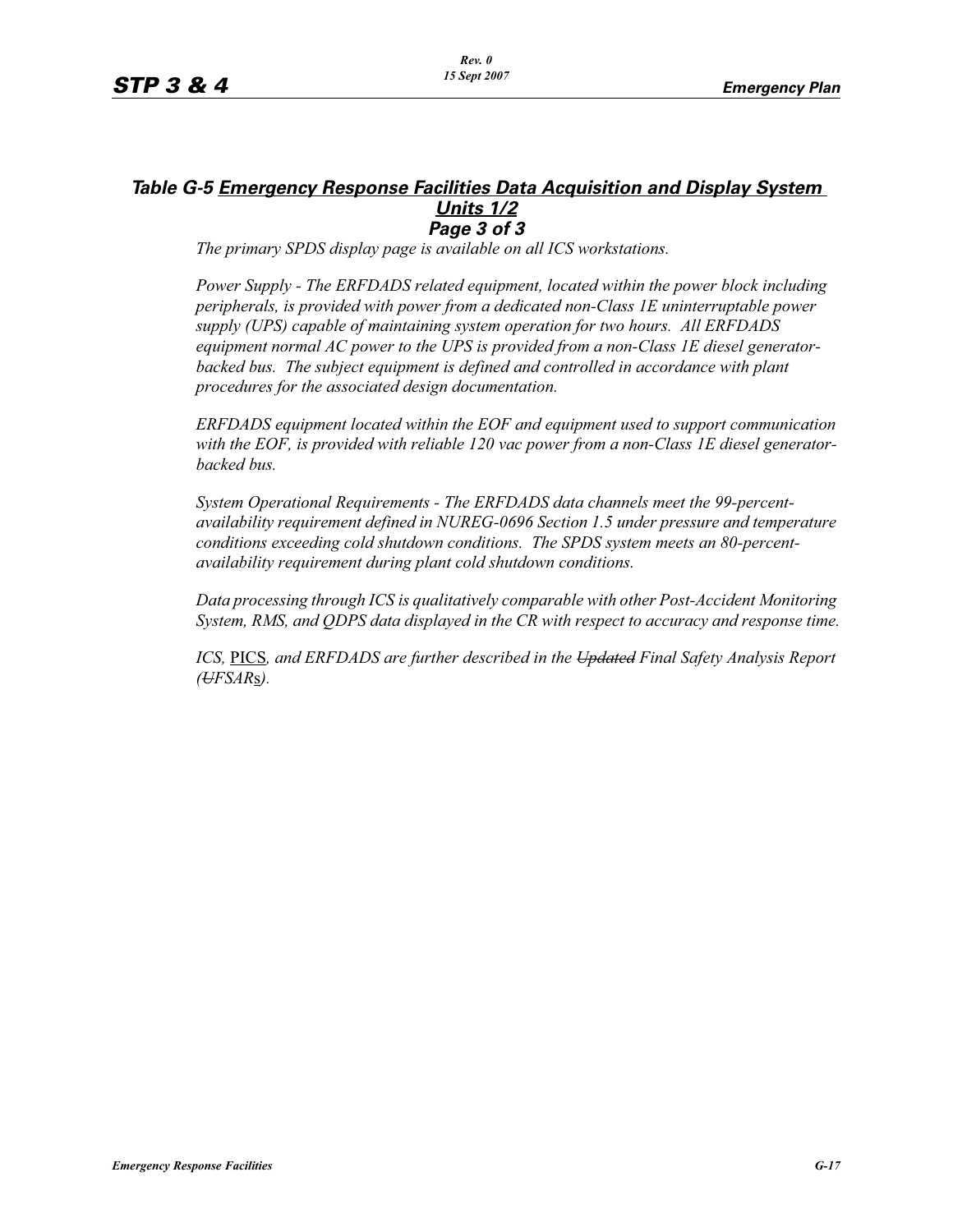



*Figure G-1 Control Room, Technical Support Center, and Operations Support Center Locations Units 1 and 2 Page 1 of 1*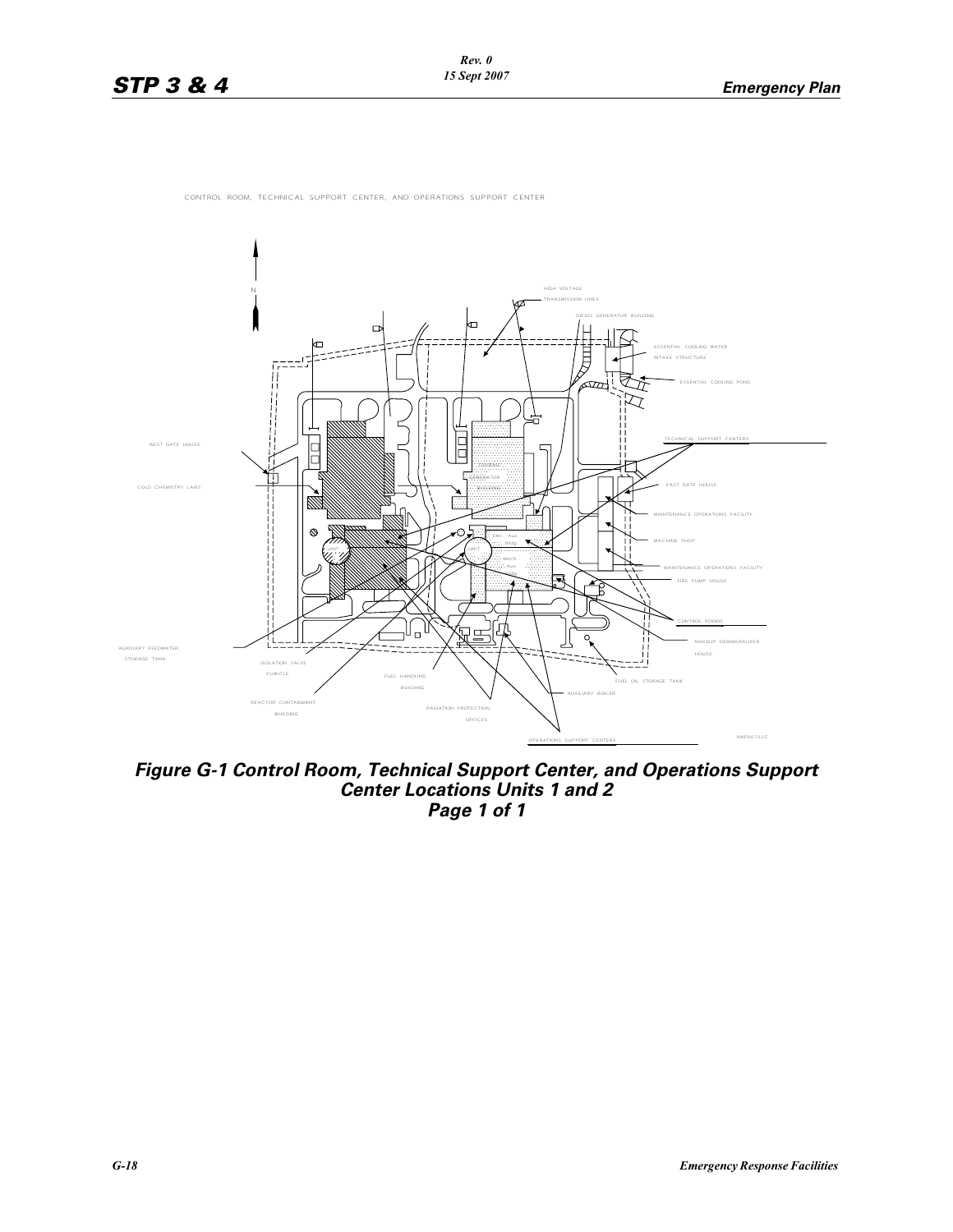

*\*This layout applies to Unit 1 and Unit 2 Operations Support Centers*

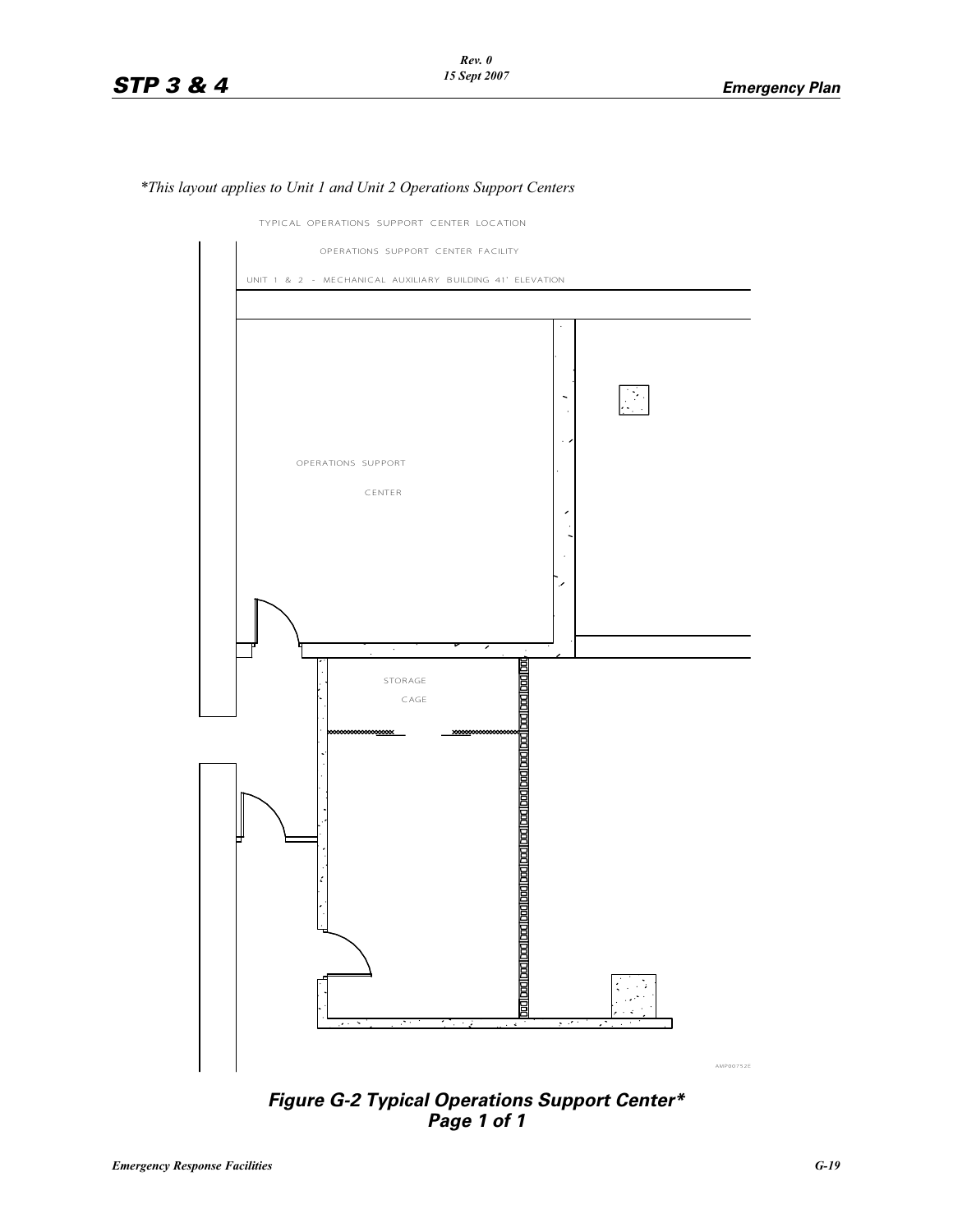



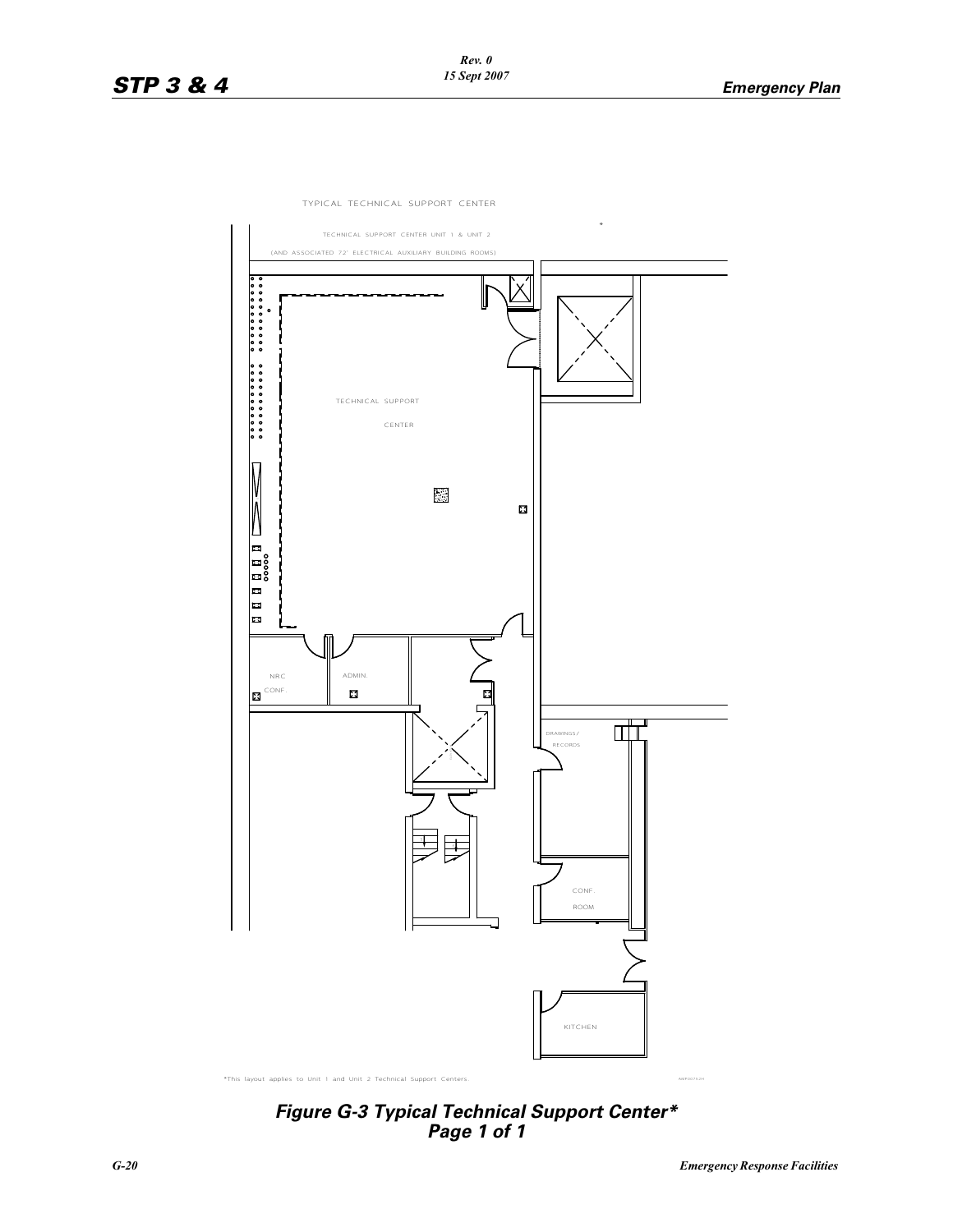

*Figure G-4 Site Layout And Evacuation Routes Page 1 of 1*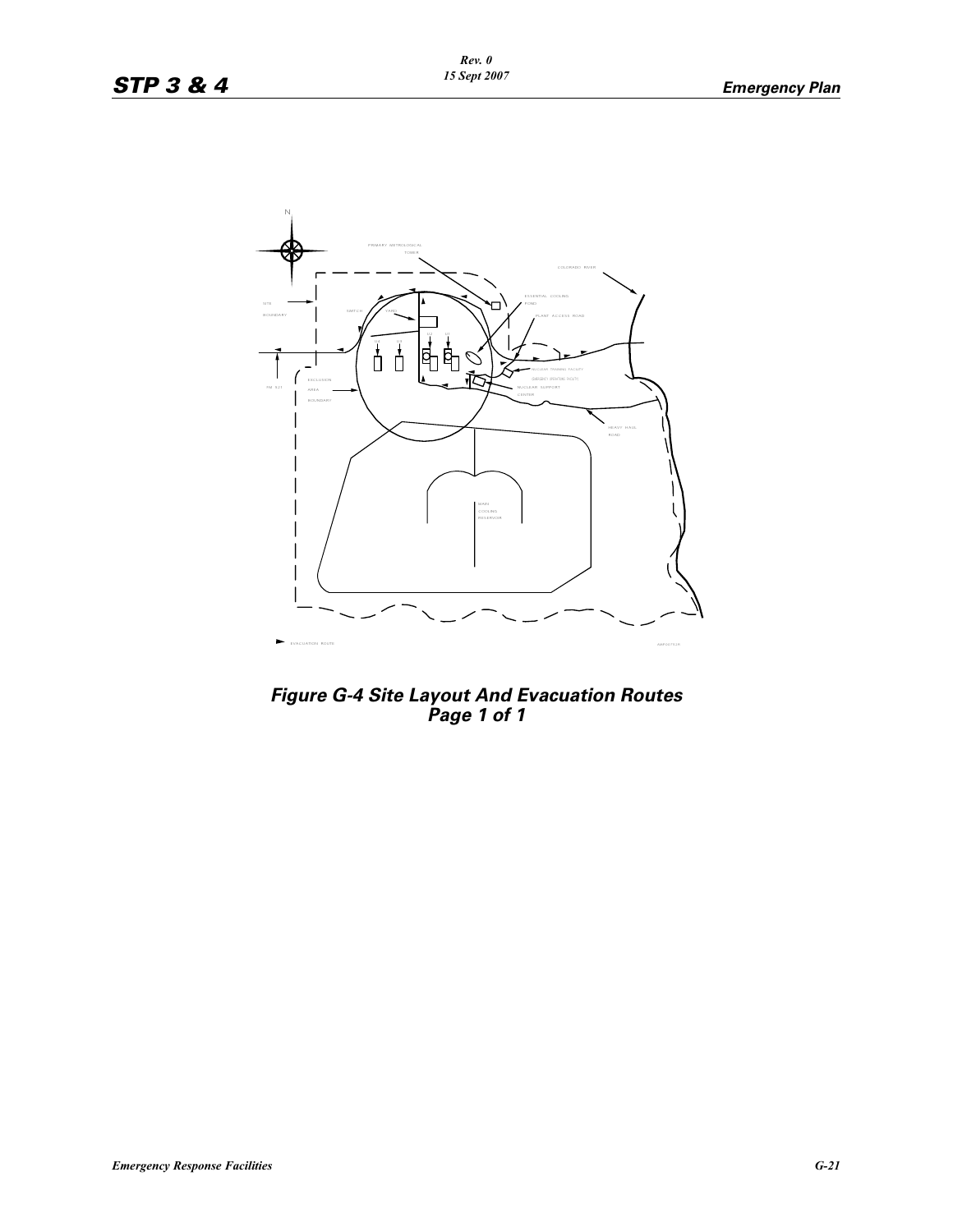

*Figure G-5 Typical Emergency Operations Facility Page 1 of 1*

*\*This layout applies to Unit 3 and Unit 4 Operations Support Centers located in the Service Buildings.*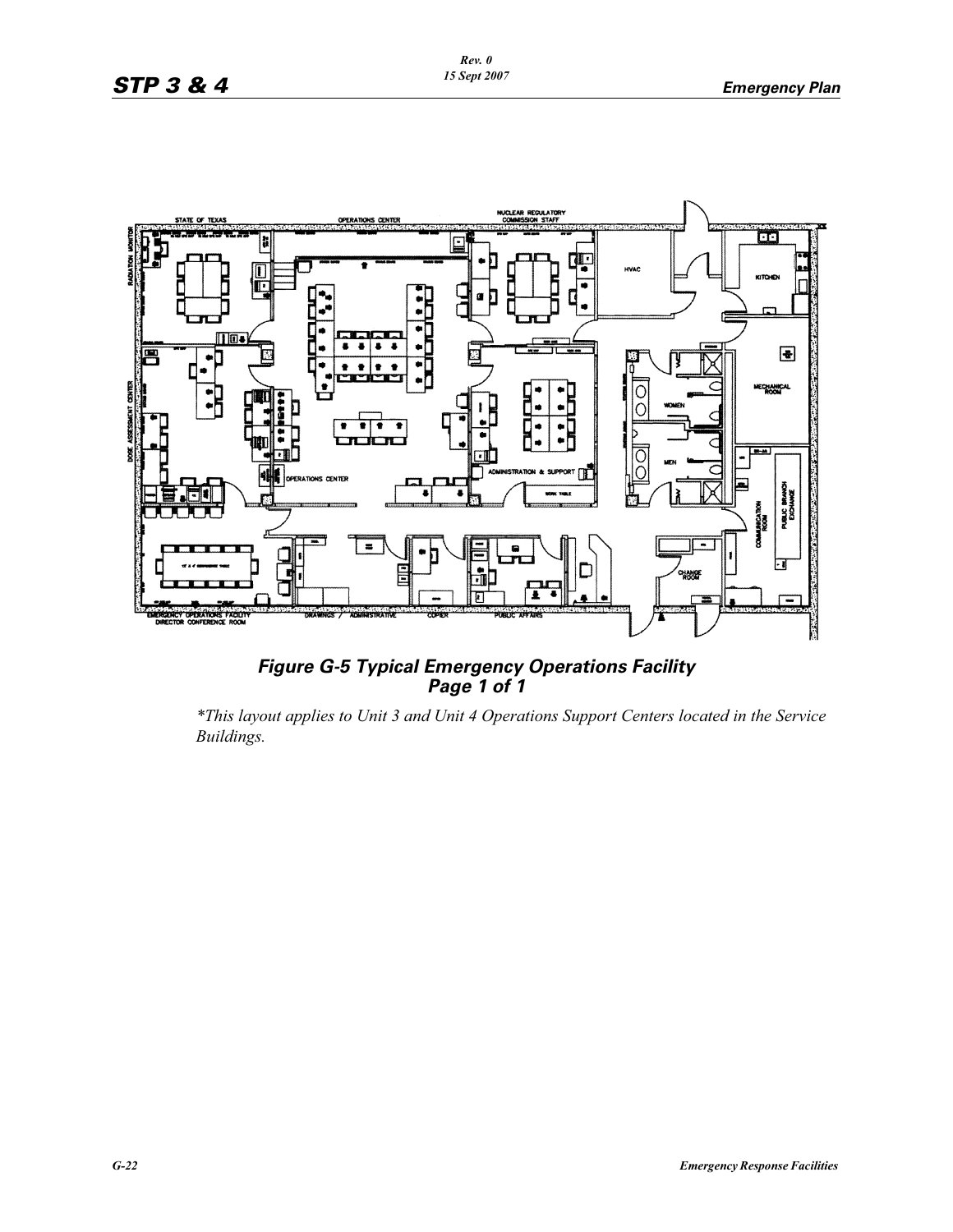

## *Figure G-6 Typical Operations Support Center\* Page 1 of 1*

*\*This layout applies to Unit 3 and Unit 4 Technical Support Centers located in the Service Buildings.*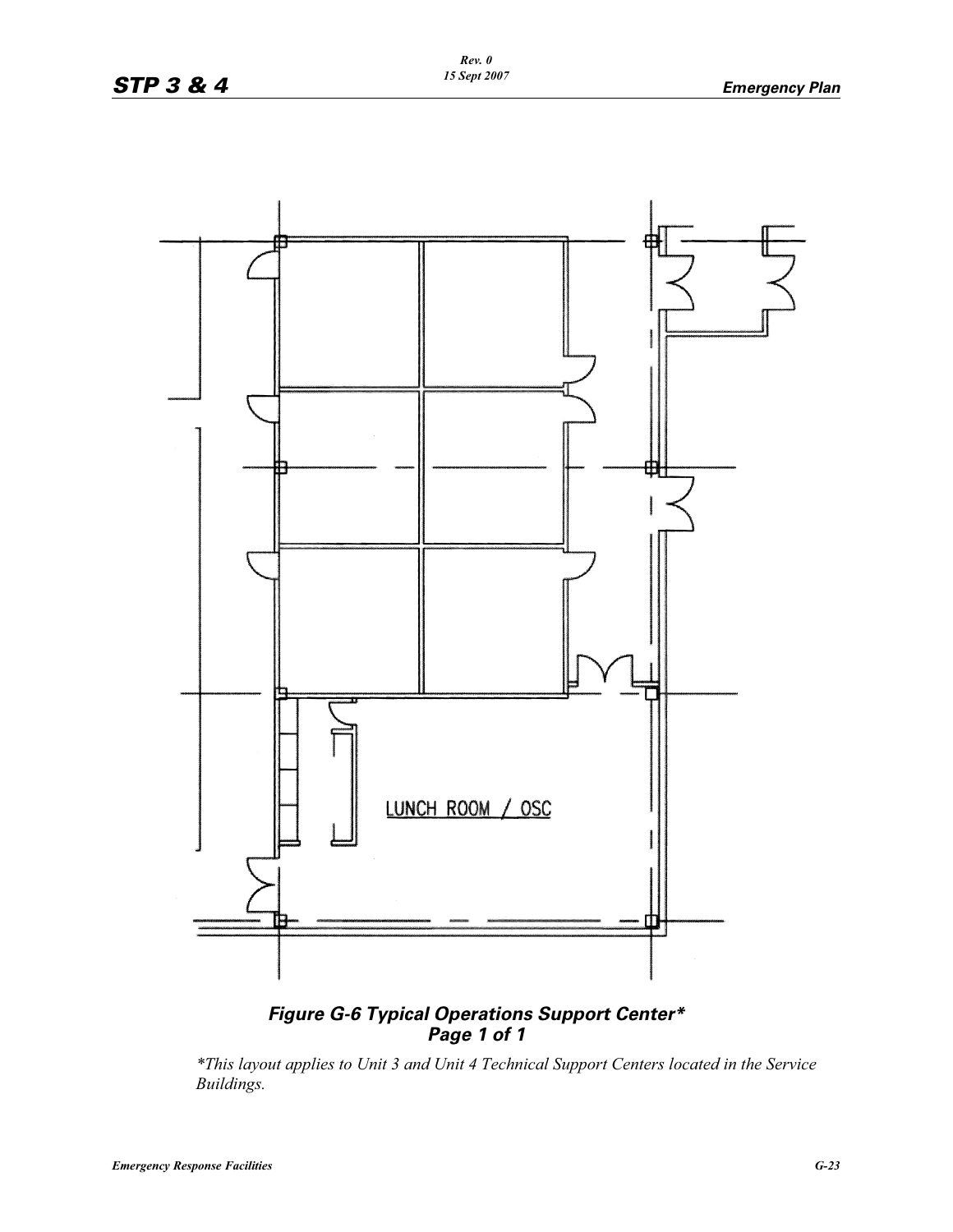

*Figure G-7 Typical Technical Support Center\* Page 1 of 1*